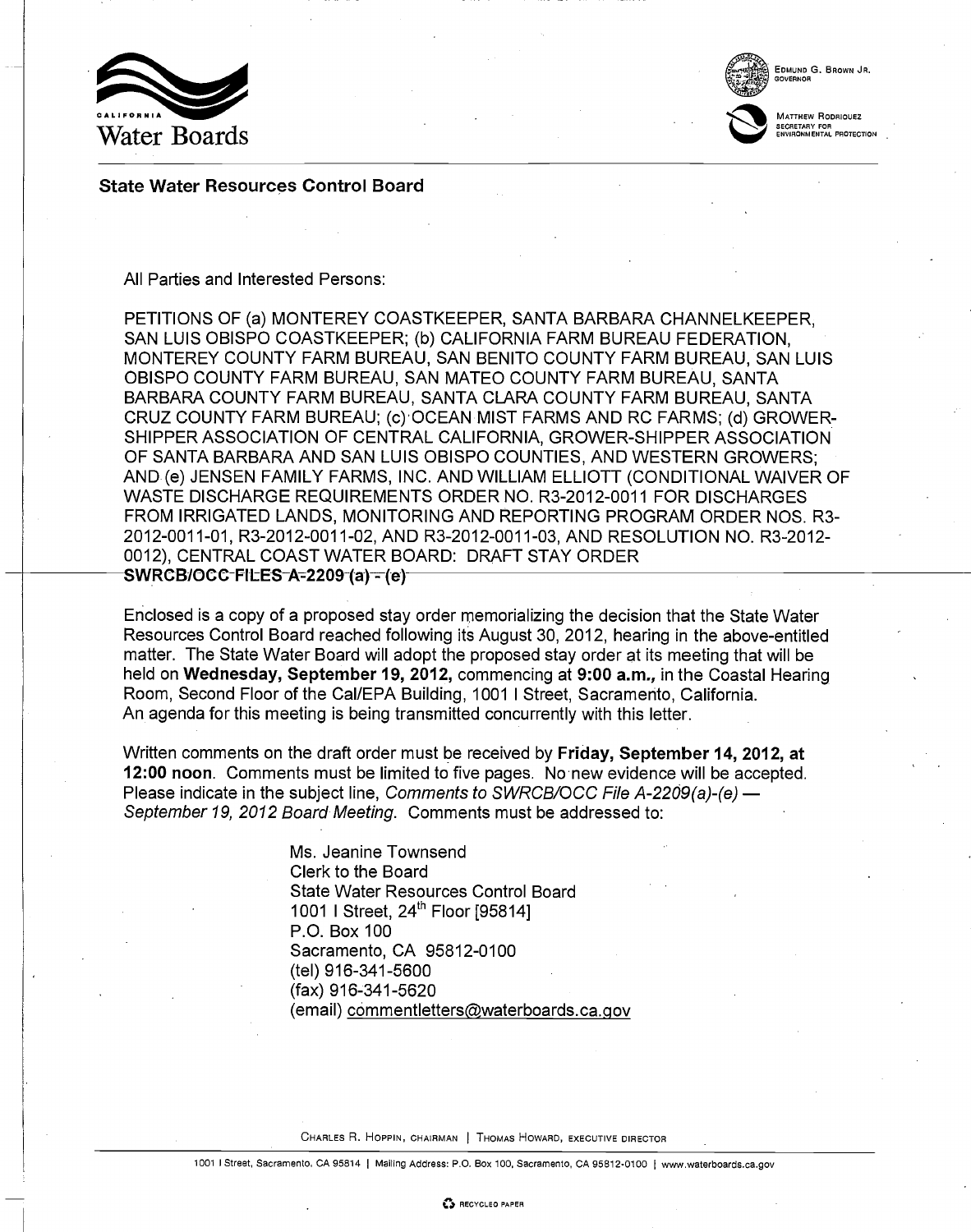At the meeting, parties and interested persons will be allowed to comment orally on the draft order. The State Water Board may adopt the draft order as written or with revisions, it may decide not to adopt the order, or it may continue consideration, until a later meeting.

If there are any questions or comments, please contact Emel Wadhwani, Staff Counsel, in the Office of Chief Counsel, at (916) 322-3622 or at ewadhwani@waterboards.ca.gov.

Sincerely,

FOR MANIC

Michael A.M. Lauffer Chief Counsel'

**Enclosure**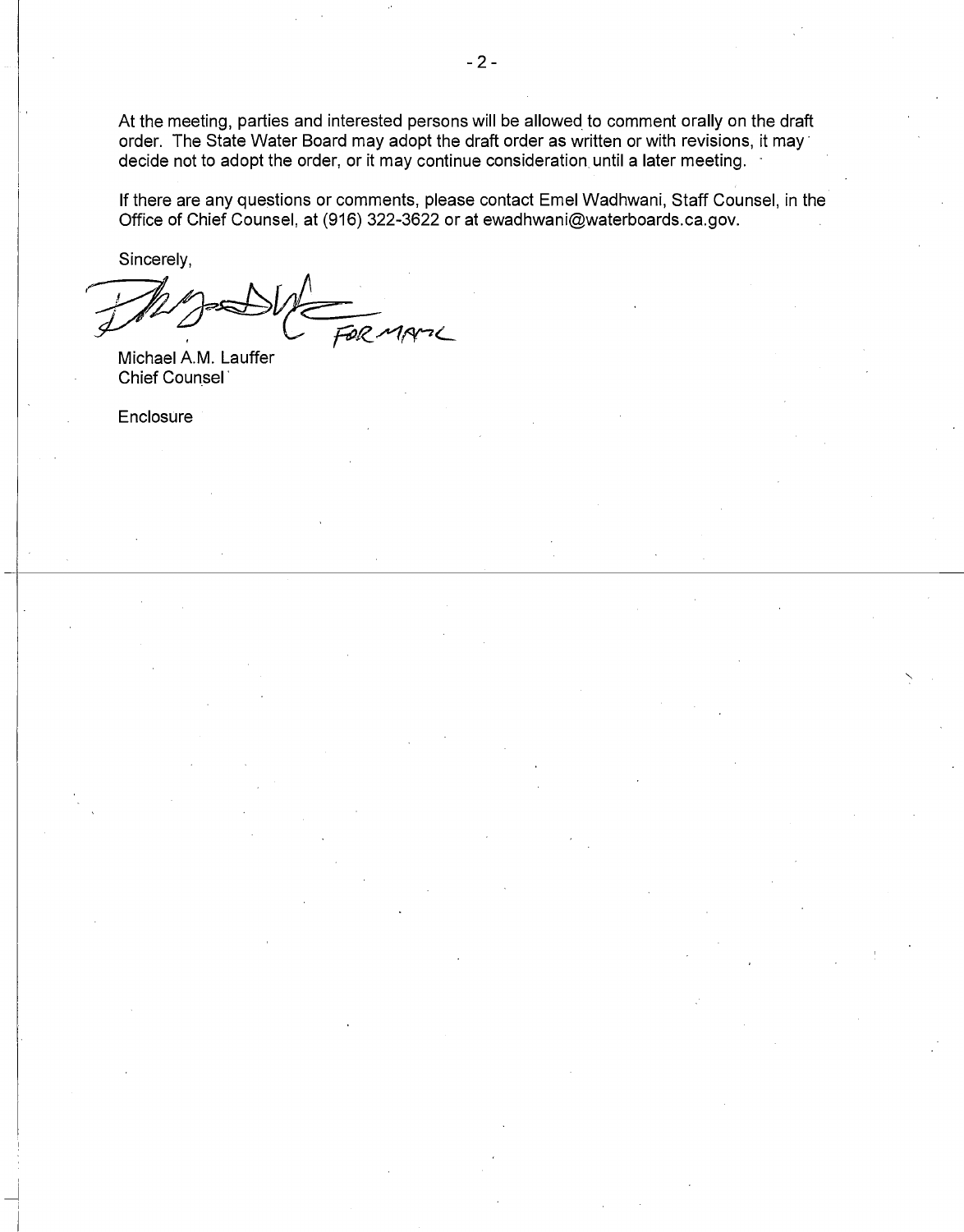### DRAFT

### STATE OF CALIFORNIA

### STATE WATER RESOURCES CONTROL BOARD

#### ORDER WQ 2012-

#### In the Matter of the Petitions of

### OCEAN MIST FARMS AND RC FARMS; GROWER-SHIPPER ASSOCIATION OF CENTRAL CALIFORNIA, GROWER-SHIPPER ASSOCIATION OF SANTA BARBARA AND SAN LUIS OBISPO COUNTIES, AND WESTERN GROWERS

For Review of Conditional Waiver of Waste Discharge Requirements Order No. R3-2012-0011 Discharges from Irrigated Lands, Monitoring and Reporting Program Order Nos. R3-2012-0011-01, R3-2012-0011-02, and R3-2012-0011-03, and Resolution No. R3-2012-0012 Issued by the Central Coast Regional Water Quality Control Board

#### SWRCB/OCC FILE A-2209(c) – (d) ORDER ON REQUESTS FOR STAY

BY THE BOARD:

On March 15, 2012, the Central Coast Regional Water Quality Control Board (Central Coast Water Board) adopted Conditional Waiver of Waste Discharge Requirements Order No. R3-2012-0011 for Discharges from Irrigated Lands, and associated Monitoring and Reporting Programs (MRPs) Order Nos. R3-2012-0011-01, R3-2012-0011-02, and R3 -2012- 0011-03, and Resolution No. R3-2012-0012 (collectively referred to herein as the Agricultural Order<sup>1</sup>). The State Water Resources Control Board (State Water Board) received timely petitions for review of the Agricultural Order from five groups of petitioners: Monterey Coastkeeper, Santa Barbara Channelkeeper, San Luis Obispo Coastkeeper (collectively, Keepers); Ocean Mist Farms and RC Farms (collectively, Ocean Mist); Grower-Shipper Association of Central California, Grower-Shipper Association of Santa Barbara and San Luis Obispo Counties, and Western Growers (collectively, Grower-Shipper); California Farm Bureau Federation, Monterey County Farm Bureau, San Benito County Farm Bureau, San Luis Obispo County Farm Bureau, San Mateo County Farm Bureau, Santa Barbara County Farm Bureau,

When referring to the Monitoring and Reporting Program Orders individually, this Order will use "Tier 1 MRP," "Tier 2 MRP," and "Tier 3 MRP," respectively.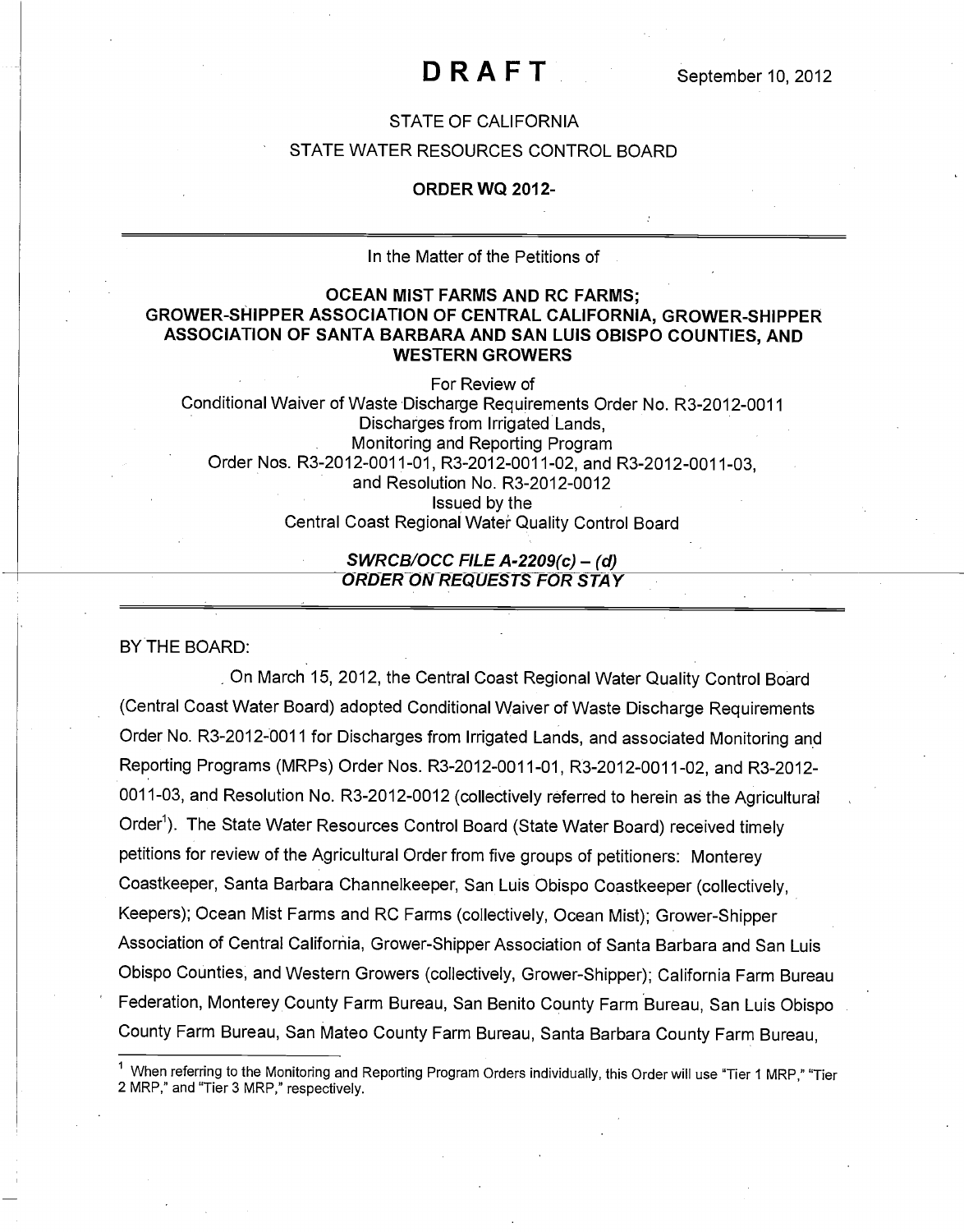Santa Clara County Farm Bureau, and Santa Cruz County Farm Bureau (collectively, Farm Bureau); and Jensen Family Farms, Inc., and William Elliott (collectively, Jensen).

Ocean Mist and Grower-Shipper submitted complete requests that the State Water Board stay certain provisions of the Agricultural Order pending our resolution of the petitions for review on the merits.<sup>2</sup> On August 30, 2012, we conducted an evidentiary hearing to consider the requests for stay. The parties to the hearing included the Central Coast Regional Board, all five of the petitioners, and Environmental Defense Center, the only non-petitioner that sought party status for the hearing, and evidence submitted by all parties was considered in the Board's decision. For ease of reference in our discussion, we refer generally to Ocean Mist, Grower-Shipper, Farm Bureau, and Jensen as "the Agricultural Petitioners."

This Order addresses only the requests for stay submitted by Ocean Mist and GroWer-Shipper. For the reasons set forth below, we grant the requests in part and deny the remainder of the stay requests.

#### I. BACKGROUND

The Central Coast Region has approximately 435,000 acres of irrigated land. The Agricultural Order, adopted pursuant to Water Code section 13269, regulates the discharge of irrigation return flows and storm water from irrigated lands in the region and supersedes a conditional waiver of waste discharge requirements in effect since 2004 (2004 Agricultural Order).<sup>3</sup> The provisions of the Agricultural Order address discharges to both surface water and groundwater.

The Agricultural Order defines three tiers of agricultural dischargers based on the risk of water quality impacts. A number of criteria are considered in determining the appropriate tier for a discharger. These include the distance of the discharger's farm to a surface waterbody listed as impaired by toxicity, pesticides, nutrients, turbidity, or sediment; whether the discharger applies chlorpyrifos or diazinon; and whether the discharger grows crop types with high potential to discharge nitrogen to groundwater. The Agricultural Order categorizes dischargers that pose the highest threat to water quality as Tier 3 dischargers, and such dischargers face more

<sup>&</sup>lt;sup>2</sup> Farm Bureau submitted a statement that it supported the stay request submitted by Grower-Shipper. Jensen requested a stay, but failed to support the request with any declarations, and as a result Jensen's stay request does not meet the minimum standards set by State Water Board regulations, as discussed in Section II of this Order, infra.

<sup>&</sup>lt;sup>3</sup> While the 2004 Agricultural Order expired in 2009, the Central Coast Water Board or its Executive Officer administratively extended it several times.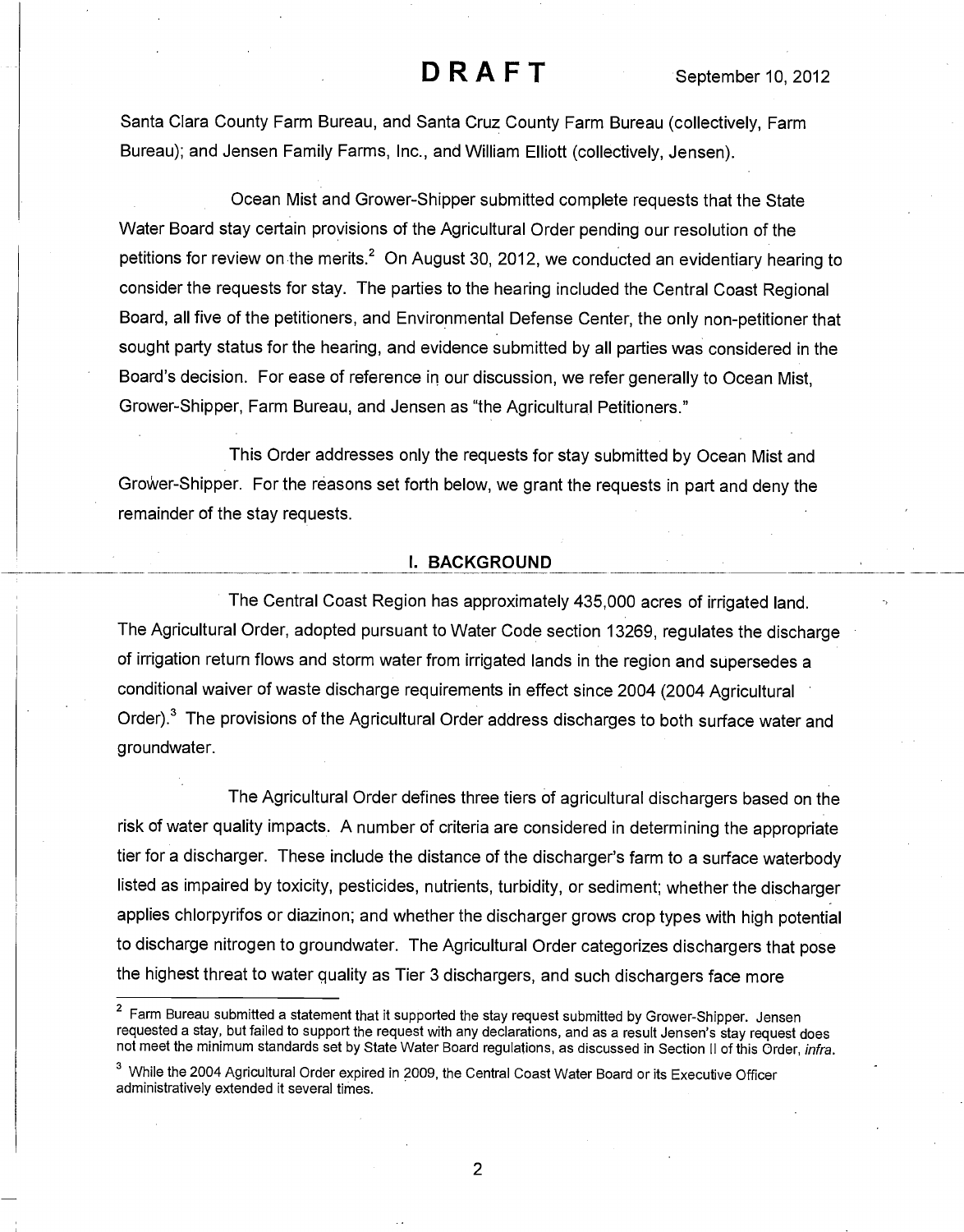requirements, including additional monitoring requirements, compared to dischargers posing a lower threat to water quality in Tiers 1 and 2. The Central Coast Water Board testified that only 110 of the 3,680 dischargers that had submitted Notices of Intent for coverage under the Agricultural Order as of August 2012 are currently categorized as Tier 3 dischargers.

The Central Coast Water Board staggered compliance deadlines for various provisions of the Agricultural Order over the 5-year term of the Agricultural Order. Several provisions that Ocean Mist and Grower-Shipper requested be stayed, including installation of backflow prevention devices, reporting of methods and results for practice effectiveness verification, calculation of the nitrate loading risk, photo documentation of existing conditions of any impaired adjacent streams or wetlands, and submission of annual compliance information for Tier 2 and 3 dischargers, are due on October 1, 2012. Several other provisions of the Agricultural Order, including groundwater monitoring and reporting requirements, determination of typical nitrogen uptake for crop types, and initiation of individual surface water monitoring by Tier 3 dischargers, are due by October 1, 2013. Still other provisions, including the requirement to manage, construct, and maintain containment structures to avoid percolation of waste to groundwater and to maintain riparian vegetative covers and riparian areas, are not qualified by any time schedule. In addition, the Agricultural Order requires the dischargers to comply with applicable TMDLs and to comply with all water quality standards and applicable water quality control plans.

### II. LEGAL STANDARD FOR STAY REQUESTS

Our regulations recognize the extraordinary nature of a stay remedy and place a heavy burden on any person requesting a stay of a regional water quality control board action.<sup>4</sup> California Code of Regulations, title 23, section 2053, subdivision (a),<sup>5</sup> provides that a stay shall be granted when petitioners allege facts and produce proof of all the following three elements:

(1) substantial harm to petitioner or to the public interest if a stay is not granted,

(2) a lack of substantial harm to other interested persons and to the public interest if a stay is granted, and

(3) substantial questions of fact or law regarding the disputed action.

State Water Board Order WQ 97-05 (Ventura County Citizens), p.4.

<sup>5</sup> All future regulatory references herein are to California Code of Regulations, title 23, section 2053, unless otherwise noted.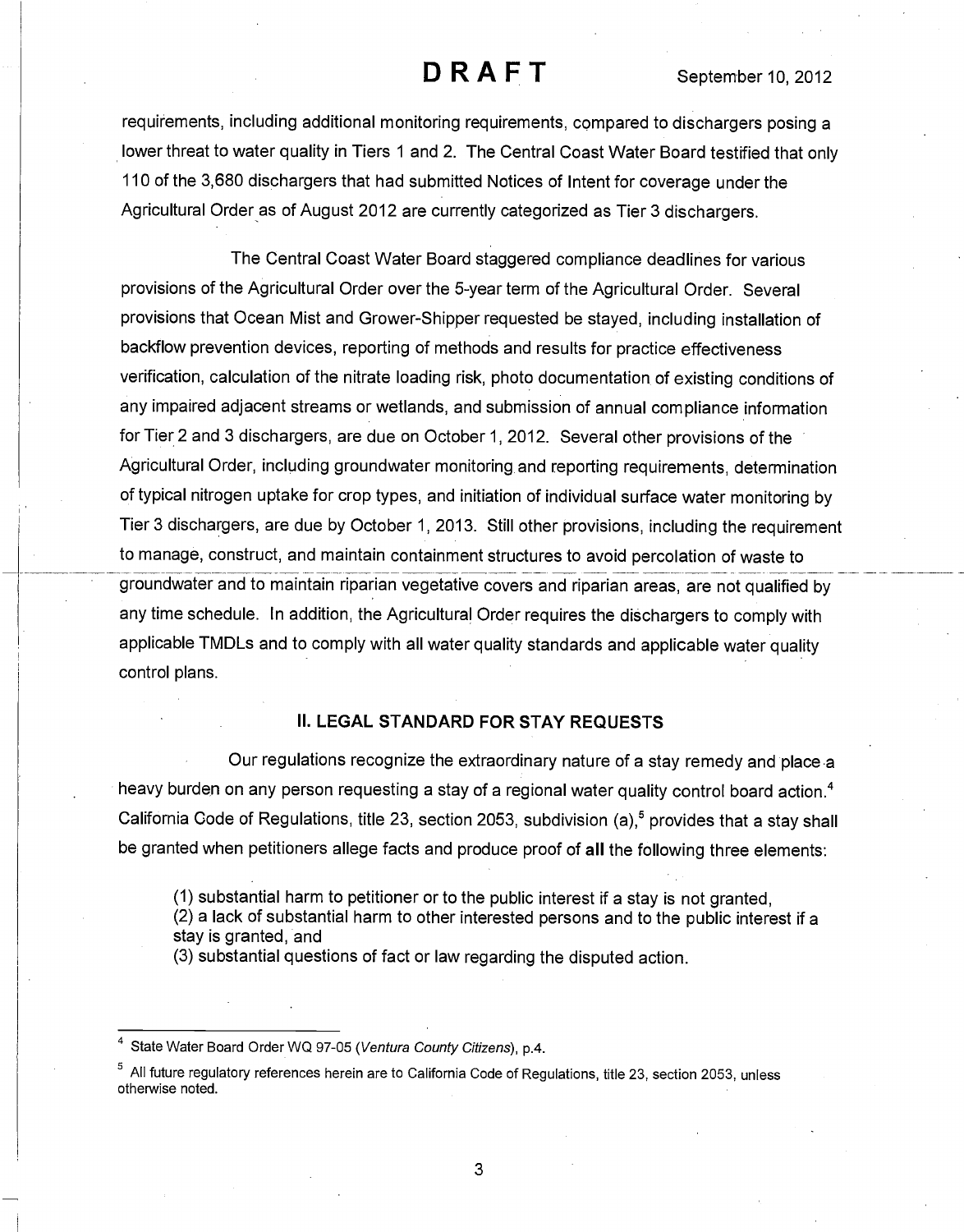Failure to allege facts and produce proof of each of the foregoing elements will result in a denial of the stay request. The regulations specifically require that a request for stay "shall be supported by a declaration under penalty of perjury of a person or persons having knowledge of the facts alleged.<sup>"6</sup> In addition to considering requests for stays, however, the State Water Board may, upon its own motion, stay the effect of a regional board action.<sup>7</sup>

The issue of whether a stay is appropriate must be judged in the temporal sense  $-$  a petitioner must prove there will be substantial harm if a stay is not granted for the period of time while the petitions for review are pending resolution by the State Water Board on the merits.<sup>8</sup> The issue before us is not whether the Agricultural Petitioners might eventually prevail on the merits of their claims or whether they will suffer harm over the term of the Agricultural Order, but the narrower issue of whether the Agricultural Petitioners have carried their burden of proving all three elements during the period of time while the State Water Board is reviewing the petition on the merits. $9$ 

In the last decade, we have issued a handful of decisions granting or denying a stay. Stay determinations are very fact-specific, and most decisions are designated as nonprecedential.<sup>10</sup> Therefore the analysis in one decision may have limited applicability to the analysis of another. One position from a non-precedential decision that has nevertheless been repeated in a few of our decisions is that the State Water Board "will not grant a stay merely because the party requesting it must incur some expense, even a substantial one."<sup>11</sup> We take this opportunity to disapprove that statement. A substantial cost alone may meet the first prong of a stay determination if the requesting party shows that it constitutes substantial harm. Such a conclusion is consistent with the language of our regulations, and the purposes of extraordinary, interim relief.

 $^7$  *Id.* at subd. (c).

<sup>8</sup> Petitioners projected that the petitions for review may be pending before the State Water Board through December 2013. Due to the extremely important nature of the Agricultural Order, however, the State Water Board will give these petitions for review a high priority. The State Water Board expects that it will resolve these petitions for review in less than a year.

<sup>9</sup> State Water Board Order WQ 2006-0007 (Boeing Company), p.4.

<sup>10</sup> Precedential decisions have included State Water Board Orders WQ 2006-0007, supra, and WQ 2001-09 (Pacific Lumber Company).

<sup>11</sup> State Water Board Order WQO 2003-0010 (County of Sacramento) (non-precedential order), at p. 4.

<sup>6 § 2053,</sup> subd. (a).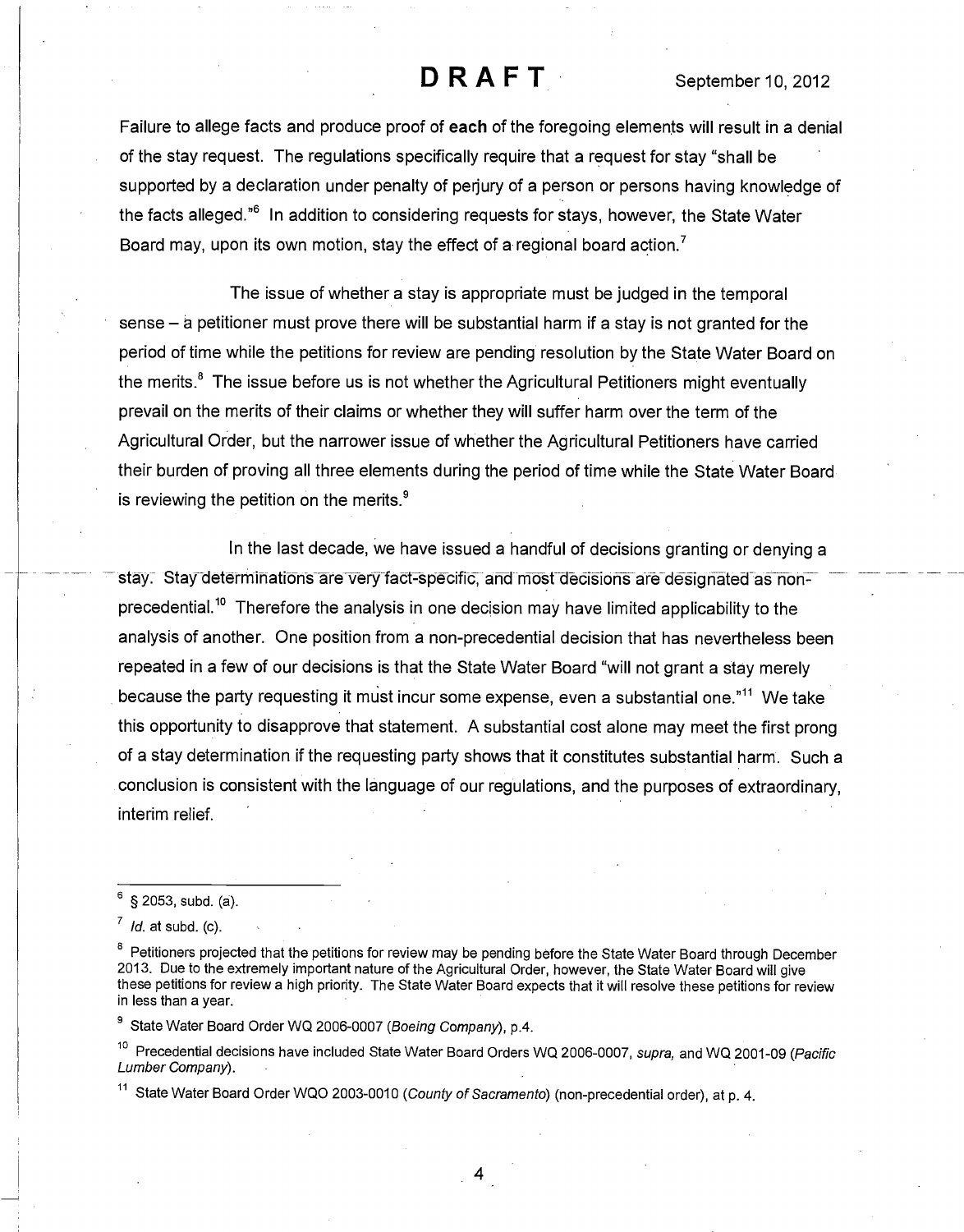Another position consistently emphasized in our decisions is the extraordinary nature of a stay.<sup>12</sup> On this point, we re-affirm our position that a stay is indeed extraordinary relief that is granted in few cases. The fact that we are staying some of the requested provisions in the Agricultural Order is in no way a departure from the our long-stated position regarding the high bar for granting a stay, but rather an acknowledgment that this case is in fact extraordinary in some respects. Most stay requests filed with the State Water Board involve a single discharger with clearly defined obligations and clear costs. Here, the costs are to be incurred by a whole sector of the Central Coast economy. Further, we have heard genuine confusion from the dischargers as to what they must do to comply with some of the provisions. Our review of the Agricultural Order and the testimony during the hearing finds some of the confusion is warranted. Going forward, we continue to view a stay as an extraordinary remedy and expect a party seeking a stay to fully meet its burden under all three prongs of section 2053, subdivision (a) before granting a stay.

#### III. CONTENTIONS AND FINDINGS

Generally, the Agricultural Petitioners argue that dischargers will suffer\_ \_ substantial harm if they are required to comply with certain provisions of the Agricultural Order because they will incur excessive implementation costs pending State Water Board review of their petitions on the merits. These provisions include requirements for TMDL compliance; installation of backflow prevention devices; management, construction, and maintenance of containment structures to avoid percolation of waste to groundwater; maintenance of riparian vegetative cover in aquatic habitat areas and maintenance of riparian areas; reporting of practice effectiveness and compliance; groundwater monitoring, submission of an annual compliance form; determination of nitrate loading risk factors and typical crop nitrogen uptake, photo monitoring of streams and riparian and wetland habitat; and individual surface water discharge monitoring. The Agricultural Petitioners additionally argue that dischargers will suffer substantial harm because they will face immediate liability from non-compliance with the Agricultural Order's requirement that they comply with water quality standards.<sup>13</sup>

<sup>&</sup>lt;sup>12</sup> See fn. 4 of this Order.

<sup>&</sup>lt;sup>13</sup> The Agricultural Order uses the phrase "water quality standards," which generally is a federal term referring to designated uses and water quality criteria to protect designated uses for waters of the United States. (40 C.F.R. § 131.3.) Throughout this order, we use the phrase as the Central Coast Water Board did, recognizing that it encompasses not only federal water quality standards, but also beneficial uses and water quality objectives for waters of the state, and further recognizing, that the Agricultural Order does not serve as a federal authorization to discharge under the Clean Water Act (33 U.S.C. § 1251).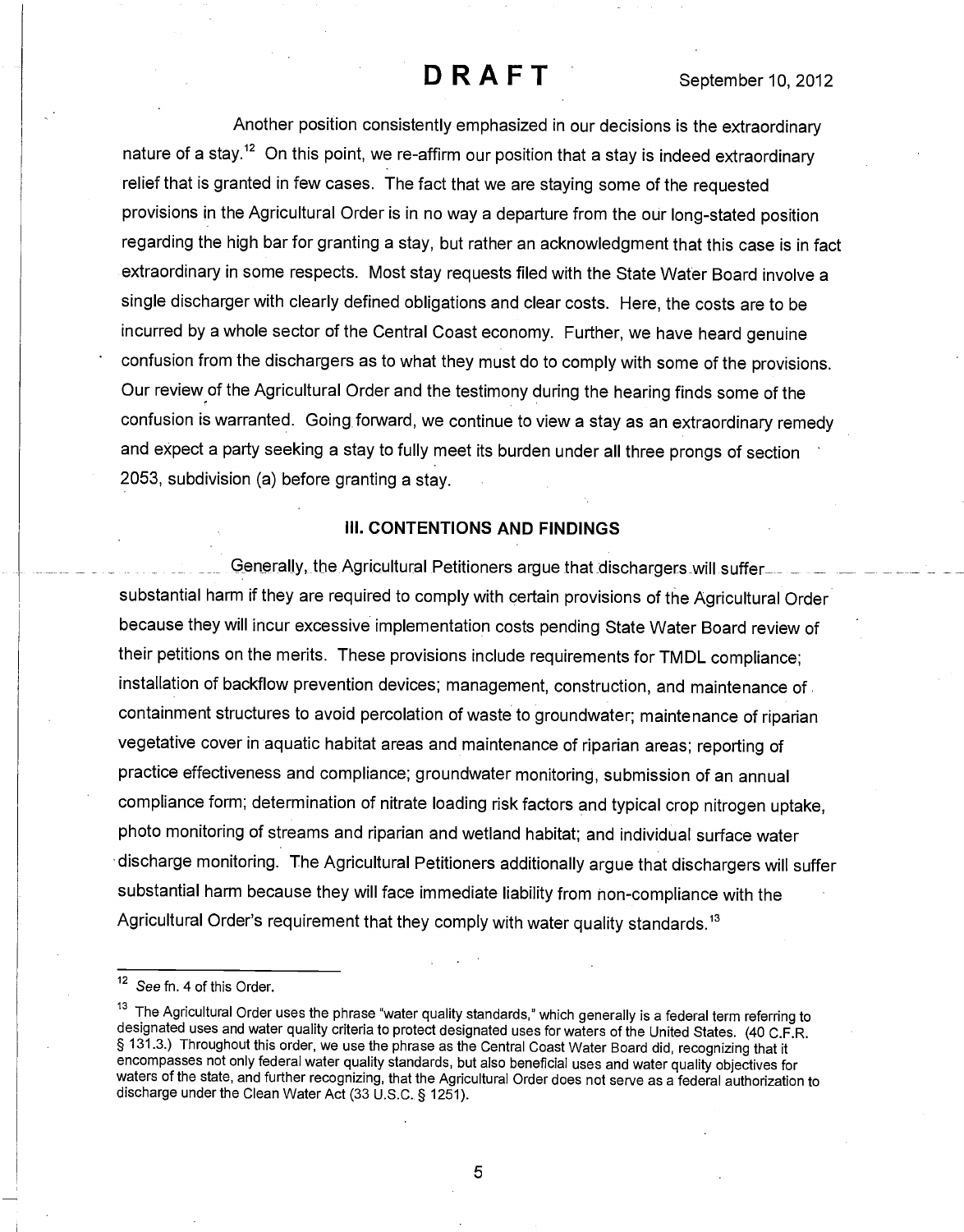In addition, the State Water Board received numerous non-evidentiary submissions and heard policy statements from agricultural groups and dischargers, as well as from their representatives in the California legislature, pointing to hardship complying with Agricultural Order provisions. Among other issues, the submissions relate that the Agricultural Order is difficult to decipher and additional time is needed to clarify requirements and develop tools and templates for compliance; compliance with many of the Agricultural Order provisions will require dischargers to hire additional employees or consultants, leading to significant expense; and dischargers are having difficulty finding appropriate consultants to help comply with the requirements of the Agricultural Order.<sup>14</sup>

There is significant disagreement between the Agricultural Petitioners and the Central Coast Water Board as to the economic cost of compliance with:the terms of the Agricultural Order during the time period the petitions may be pending before the State Water Board. We held an evidentiary hearing on August 30, 2012, in order to elicit additional evidence and testimony from the parties. We specifically requested that the parties submit evidence to support and verify their proffered cost estimates – provision by provision. After consideration of the parties' submissions and testimony presented, we make the following findings regarding each of the provisions of the Agricultural Order that Ocean Mist or Grower-Shipper, or both, requested be stayed.

### A. Water Quality Standards Compliance (Agricultural Order Provisions 22 & 23)

The Agricultural Petitioners argue that provisions 22 and 23 of the Agricultural Order expose dischargers to immediate liability due to non-compliance.<sup>15</sup> In its responses to the requests for stay, and in testimony at the August 30, 2012, hearing on the stay requests, the Central Coast Water Board explained that discharges from agricultural lands cause wide-spread

23. Dischargers must comply with applicable provisions of the Central Coast Region Water Quality Control Plan (Basin Plan) and all other applicable water quality control plans as identified in Attachment A.

<sup>&</sup>lt;sup>14</sup> Submissions received in response to June 26, 2012, letter from Chief Counsel Michael Lauffer, providing parties and interested persons an opportunity to respond to the requests for stay; written policy statements received in response to the August 21, 2012, Revised Notice of Public Hearing on Stay Request, and policy statements delivered at the August 30, 2012, hearing.

<sup>15</sup> Agricultural Order provisions 22 and 23 read as follows:

Dischargers must comply with applicable water quality standards, as defined in Attachment A, protect the beneficial uses of waters of the state and prevent nuisance as defined in Water Code section 13050.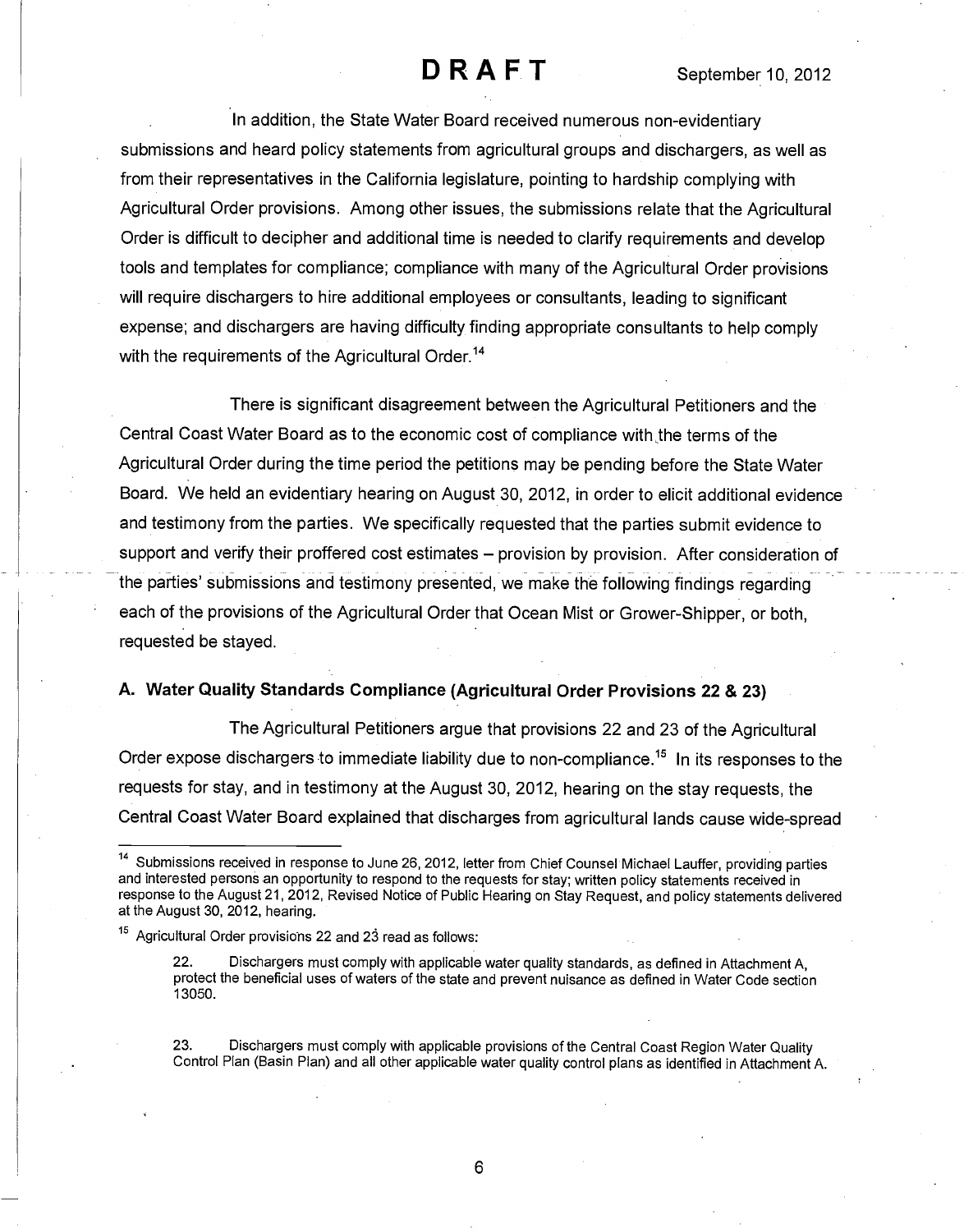exceedances of water quality standards. To address those exceedances, the Central Coast Water Board expects compliance with provisions 22 and 23 to be achieved by dischargers over a number of years, not immediately.<sup>16</sup> It did not, however, include an explicit compliance schedule for these provisions in the Agricultural Order.

Because provisions 22 and 23 are not qualified by any compliance schedule, the Agricultural Petitioners argue that the Agricultural Order requires immediate compliance with water quality standards and will inevitably leave the dischargers vulnerable to enforcement action and civil liability. The Agricultural Petitioners also point to the groundwater and individual surface water monitoring requirements of the Agricultural Order<sup>17</sup> to argue that the required data may be used by the Central Coast Water Board to establish violations of water quality standards.

On these points, the Agricultural Petitioners do not meet the high bar set by section 2053, subdivision (a) for establishing substantial harm. While the Agricultural Petitioners are correct that the Agricultural Order contains no explicit compliance schedule for meeting water quality standards,<sup>18</sup> the Central Coast Water Board has made it sufficiently clear in the Agricultural Order, as well as in its written responses and testimony, that it will not take enforcement action against a discharger that is implementing and improving management practices to address discharges impacting water quality.<sup>19</sup> For example, provision 12 of the Agricultural Order states that "[d]ischargers who are subject to this Order shall implement management practices, as necessary, to improve and protect water quality and to achieve compliance with applicable water quality standards." Finding 10 of the Agricultural Order clarifies this statement further:<sup>20</sup>

<sup>&</sup>lt;sup>16</sup> See Agricultural Order, finding 10 and provision 12, and Attachment A, finding 2; Schroeter Testimony (Aug. 30, 2012); Thomas Testimony (Aug. 30, 2012).

 $17$  Tier 1 MRP, Part 2; Tier 2 MRP, Part 2; Tier 3 MRP, Parts, 2 and 5. The groundwater monitoring data and the individual surface water data must be reported by October 1, 2013 and March 15, 2014, respectively.

<sup>&</sup>lt;sup>18</sup> Table 4 at page 38 of the Agricultural Order sets "milestones" for compliance. The Table sets out that "measurable progress towards water quality standards in waters of the State or the United States" should be ongoing, but that water quality standards are expected to be met.in waters of the state or the United States by October 1, 2016.

<sup>19</sup> Because the Agricultural Order is not a National Pollutant Discharge Elimination System (NPDES) permit issued under the federal Clean Water Act (33 U.S.C. § 1251 et seq.), dischargers are generally not subject to third-party lawsuits. Accordingly, only the Central Coast Water Board or the State Water Board may enforce the terms of the Agricultural Order and assess liability for violations of the Agricultural Order.

 $20$  See also, Agricultural Order, Attachment A, finding 2.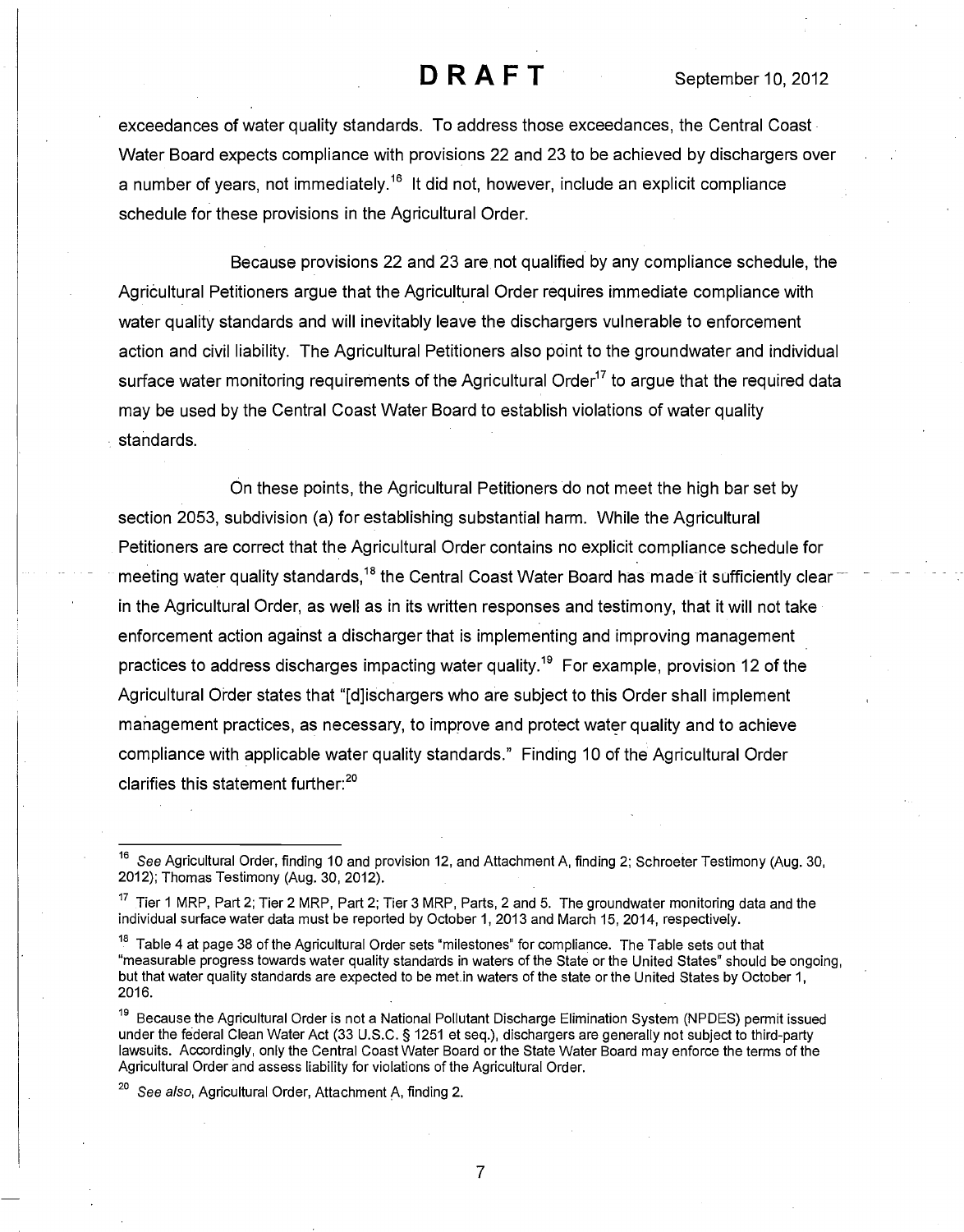This Order requires compliance with water quality standards. . . . Consistent with the Water Board's Policy for Implementation and Enforcement of the Nonpoint Source Pollution Control Program (NPS Policy, 2004), dischargers comply by implementing and improving management practices and complying with other conditions, including monitoring and reporting requirements. This Order requires the discharger to address impacts to water quality by evaluating the effectiveness of management practices . . . and taking action to reduce discharges. If the discharger fails to address impacts to water quality by taking the actions required by this Order, including evaluating the effectiveness of their management practices and improving as needed, the discharger may then be subject to progressive enforcement and possible monetary liability.

In State Water Board Order WQ 2006-0007 (Boeing Company), we rejected the possibility of enforcement actions as a basis for the requested stay. We expressed concern with the possibility of enforcement actions as the basis of a stay in general, and further stated that, under the facts of that particular case, a stay could not be justified, even though the regional water quality control board had already issued notices of violation. "In this case, in any event, the State Water Board finds that the possibility, or even probability, of enforcement actions does not justify a stay because it is very unlikely that these [enforcement] actions would be concluded during the time a stay would remain in place."<sup>21</sup> Given the statements in the findings of the Agricultural Order, as well as the Central Coast Regional Board's oral and written testimony regarding compliance with water quality standards through implementation and improvement of management practices, it is extremely unlikely that the dischargers will be subject to enforcement actions predicated on provisions 22 and 23 while the petition is pending before State Water Board.

In addition, provisions 22 and 23 of the Agricultural Order are substantially the same as provisions contained in the Central Coast Water Board's 2004 Agricultural Order. The 2004 Agricultural Order, too, prohibited dischargers from causing or contributing to conditions of pollution or nuisance in violation of Water Code section 13050, and exceedances of any numeric or narrative water quality standards. It also required dischargers to comply with all applicable water quality control plans.<sup>22</sup> As a result, dischargers should have been making progress towards complying with water quality standards' provisions since 2004. Arguing that substantial harm exists now  $-$  eight years after initial adoption of the provisions  $-$  does not support the extraordinary, interim remedy of a stay. Nor would it maintain the status quo, as a

<sup>21</sup> State Water Board Order WQ 2006-0007 (Boeing Company), at p. 10.

<sup>&</sup>lt;sup>22</sup> 2004 Agricultural Order, Part II, D.1-3.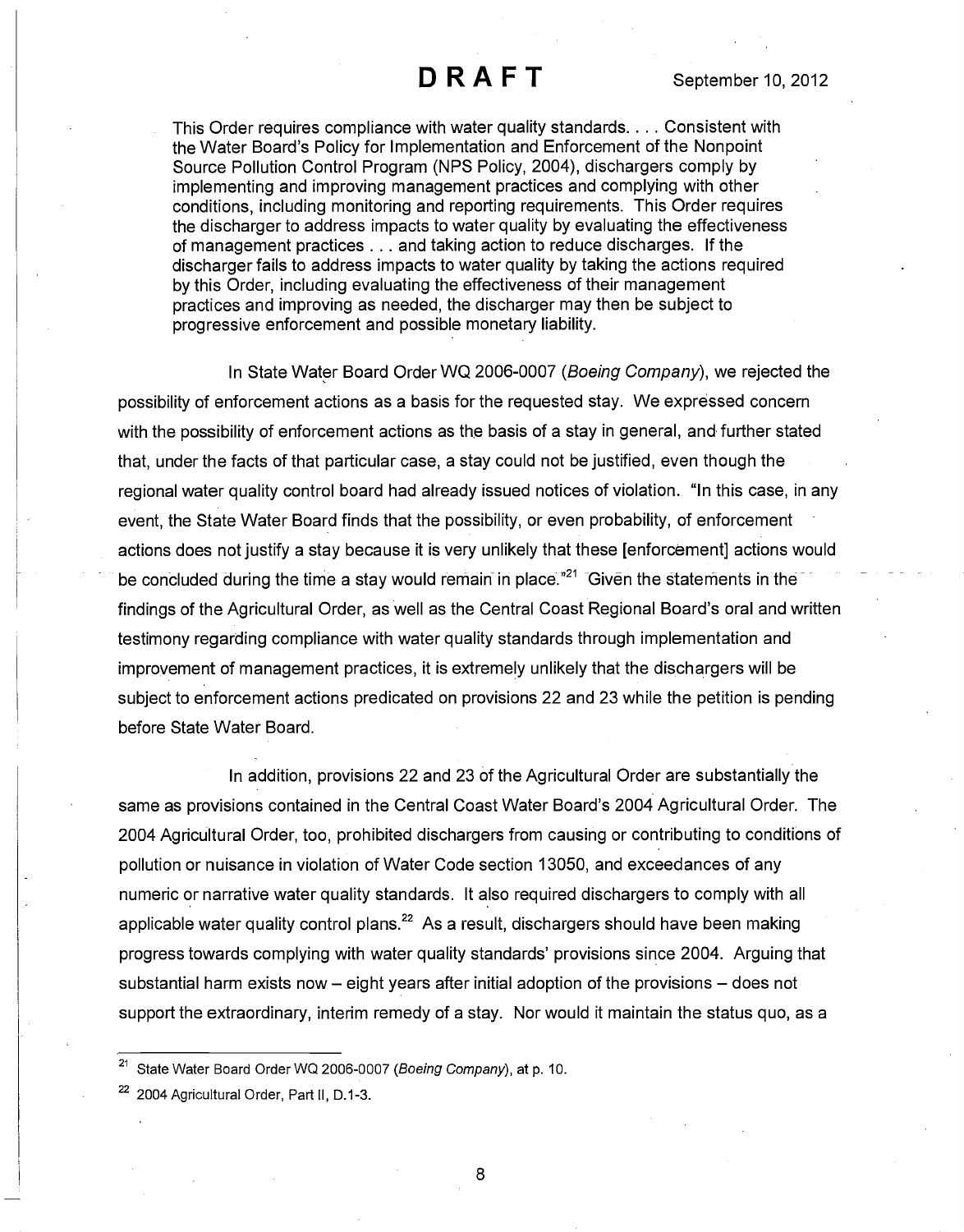stay is designed to do. Instead, Agricultural Petitioners are effectively requesting that the stay roll back the clock to prior to 2004.

Furthermore, the fact that the Central Coast Water Board has maintained substantially the same requirement regarding water quality standards for eight years reveals that the Agricultural Petitioners also fail to meet the second and third prongs necessary to be granted a stay request (lack of substantial harm to others or to the public interest and substantial questions of fact and law). The public interest would be substantially harmed by dischargers failing to continue to make progress to meet water quality standards provisions that have been in place for so long. Further, since these provisions have been in place for the duration of the 2004 Agricultural Order and are now part of the 2012 Agricultural Order, there can be no genuine issue of fact or law as to the Central Coast Water Board's application of the provisions or authority to [re-]adopt these same water quality standards provisions.

In sum, we reject the claim of immediate, potential liability as a basis for granting a stay of provisions 22 and 23. The failure to satisfy any single element of our stay regulations is sufficient grounds to deny a stay. We further find that substantial harm to the public interest would occur if a stay were issued. And, no questions of fact or law (substantial or otherwise) exist here. As a result, we deny the request that these provisions be stayed.

#### B. TMDL Compliance (Agricultural Order Provision 24)

The Agricultural Petitioners argue substantial harm from the Agricultural Order's requirement to comply with applicable Total Maximum Daily Loads (TMDLs). We disagree.

Initially, the various TMDLs are already included as part of the Central Coast Water Board's water quality control plan. It appears that the Agricultural Order's expansive description of water quality standards and requirements to comply with plans and policies would embrace TMDLs. As a result, for the same reasons that we deny a stay of water quality standards provisions 22 and 23, we would deny a stay of provision 24.

Moreover, a discharger's implementation of the Agricultural Order will constitute compliance with certain applicable TMDLs. In other words, the TMDL provision does not lead to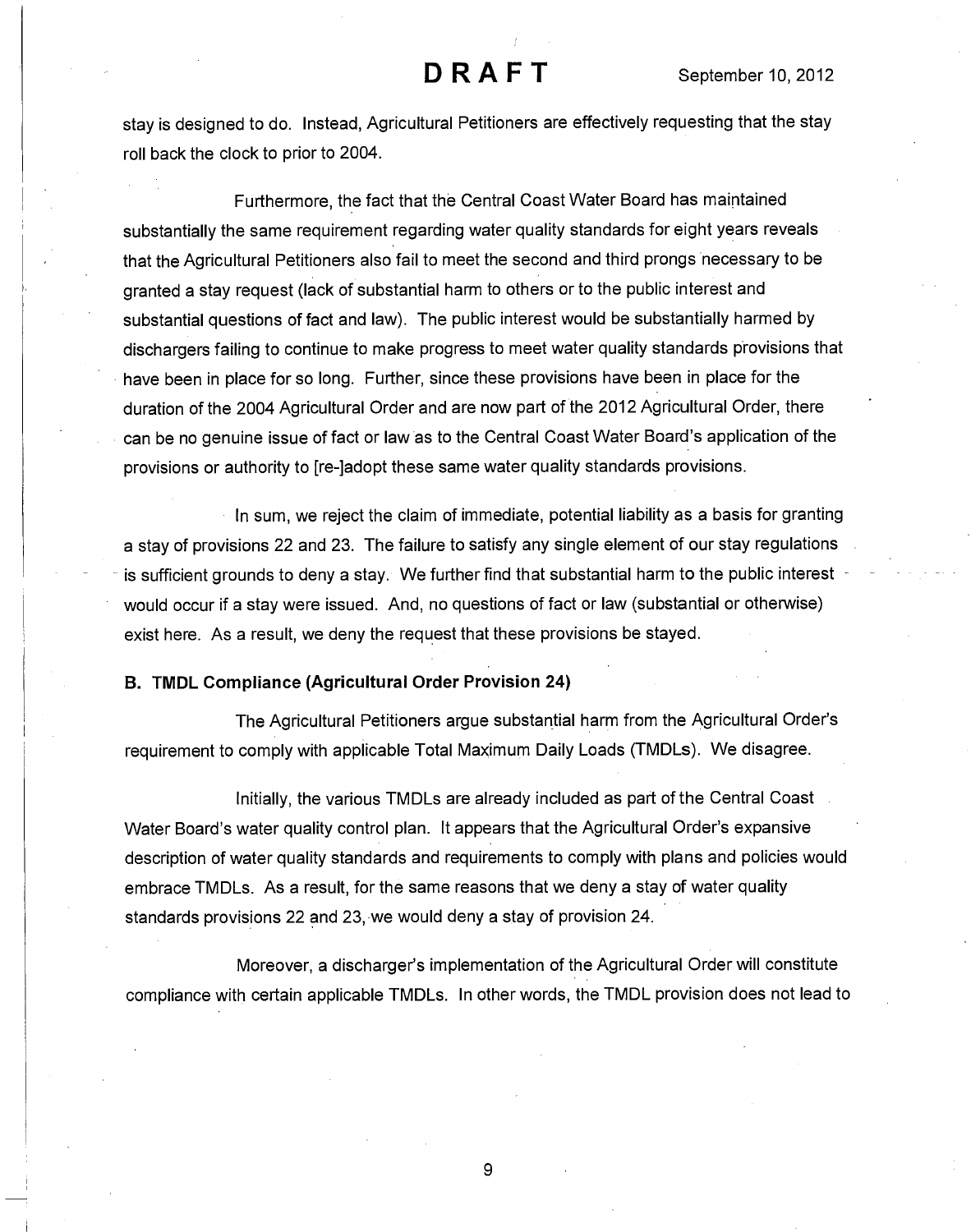any costs above and beyond what is already required by the Agricultural Order.<sup>23</sup> In addition, the Agricultural Order is simply the implementation vehicle for TMDL compliance  $-$  it does not require dischargers to do anything more than would be required of them under the applicable TMDLs. Last, as with the water quality standards provisions discussed above, this provision also carries over from the 2004 Agricultural Order.<sup>24</sup>

As a result, we find no harm to dischargers in the absence of a stay, because this provision does not create any additional obligations beyond other operative provisions of the Agricultural Order. In addition, we find substantial harm to the public interest if a stay is granted and no questions of fact or law, because a substantially similar provision has been in place since 2004. We deny the request to stay provision 24.

### C. Backflow Prevention Devices (Agricultural Order Provision 31)

The Agricultural Petitioners argue substantial harm from the requirement to install backflow prevention devices for any irrigation system that is used to apply fertilizers, pesticides, fumigants, or other chemicals.

Backflow prevention devices are employed to prevent fertilizers and pesticides applied through an irrigation system from flowing directly back down a groundwater well or to surface water, causing pollution. Under Department of Pesticide Regulation requirements, dischargers must already install backflow prevention devices for chemigation.<sup>25</sup> Dischargers impacted by this requirement are therefore primarily those that use irrigation systems for fertigation.

Grower-Shipper submitted declarations asserting that the requirements regarding the types of backflow prevention devices that may be required are vague and that costs may range between \$20 and thousands of dollars for the device itself, and between \$1,000 and \$3,000 to install each device.<sup>26</sup> Jensen declared that the total cost of installing backflow devices

See Pajaro River Nitrate TMDLs and Salinas River Chlorpyrifos and Diazinon TMDLs at http://www.waterboards.ca.gov/centralcoast/water issues/programs/tmdl/303d and tmdl proiects.shtml. (Last visited September 8, 2012.)

<sup>&</sup>lt;sup>24</sup> See 2004 Agricultural Order, Part II, D.6.

 $25$  Cal. Code Regs., tit. 3, § 6610.

<sup>&</sup>lt;sup>26</sup> Zelinski Decl. (Aug. 25, 2012),  $\P$  4-10; Campbell Decl. (Aug. 24, 2012),  $\P$  7; Mercer Decl. (Aug. 25, 2012),  $\P$  6; Zelinski, Campbell, and Mercer Testimony (Aug. 30, 2012).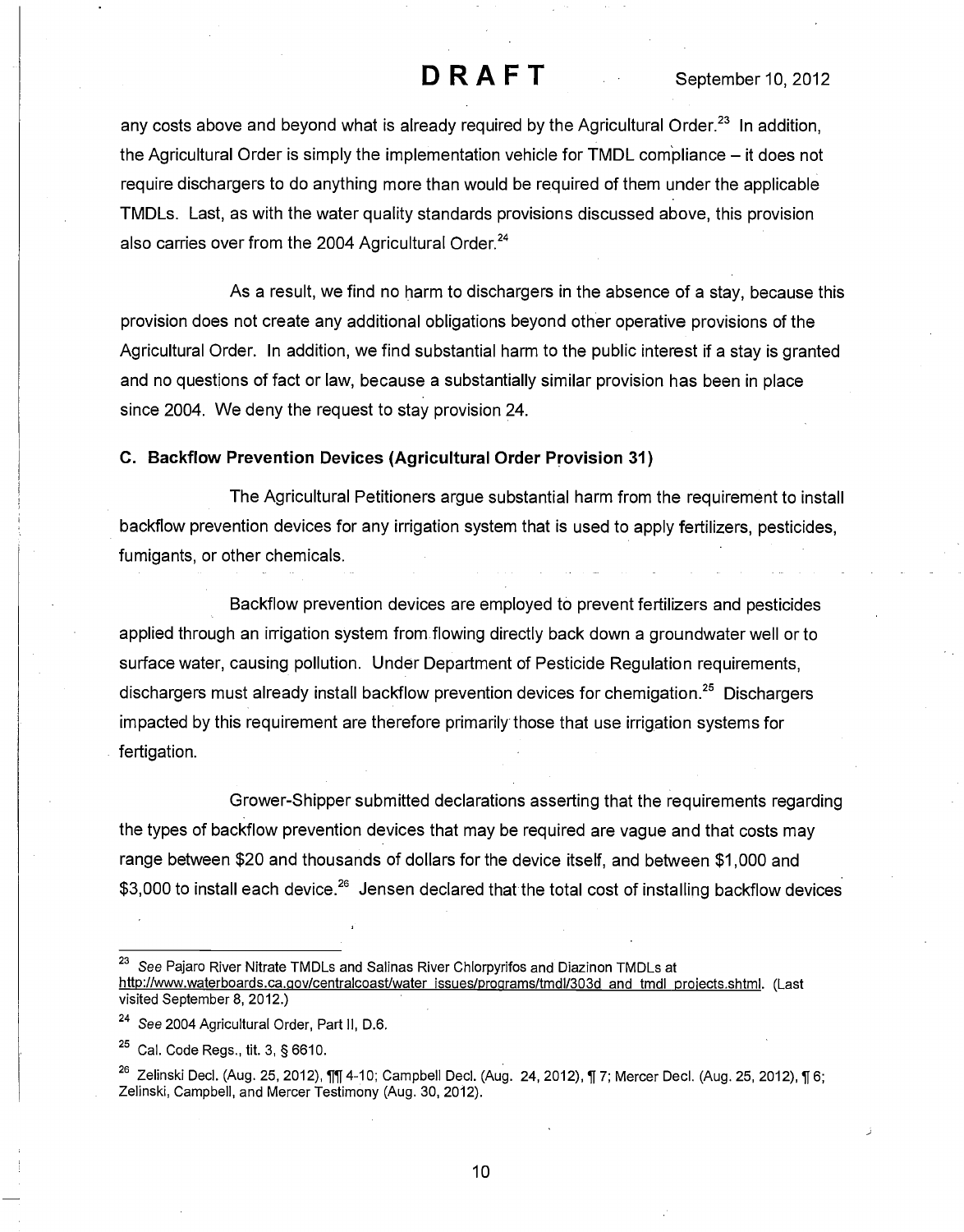on its six ranches were expected to be approximately \$20,400.<sup>27</sup> By contrast, the Central Coast Water Board estimated the cost to install backflow devices at the high end to be \$435 per farm as a one-time cost, including the cost of the device and installation.<sup>28</sup>

We recognize that there are variable costs associated with the installation of backflow devices, but decline to decide if those costs rise to the level of substantial harm to the dischargers. Given the clear harm to the environment and to the public interest of having fertilizers and other chemicals flow back to a groundwater well or to surface water, we find that the Agricultural Petitioners cannot show lack of substantial harm under the second prong of the stay inquiry.

Additionally, we disagree that the backflow prevention requirement is so openended as to leave dischargers unable to comply. Provision 31 states that "backflow prevention devices used to protect water quality must be those approved by USEPA, DPR, CDPH, or the local public health or water agency," providing the dischargers with general guidance on acceptable devices. Nor does it appear that the provision improperly dictates the manner of compliance in contradiction of Water Code section 13360, subdivision (a), because Provision 31 does not specify the type of backflow prevention device that must be installed. Accordingly, there are no substantial issues of fact or law that have been raised by the Agricultural Petitioners that would meet their burden under the third prong.

The State Water Board will nevertheless exercise its discretion under section 2053, subdivision (c) to stay the effect of provision 31 until March 1, 2013. The Agricultural Order currently requires backflow prevention devices to be installed by October 1, 2012. A delay of five months in the effect of the provisions will provide dischargers an

<sup>27</sup> Jensen Decl. (Aug. 25, 2012) ¶ 5.

<sup>&</sup>lt;sup>28</sup> Submission by Central Coast Water Board in Response to Revised Notice of Public Hearing on Stay Request (Aug. 27, 2012) (hereinafter cited as Central Coast Water Board Submission (Aug. 27, 2012)), pp. 15-16; Thomas Testimony (Aug. 30, 2012); Schroeter Testimony (Aug. 30, 2012). To support its cost estimate testimony, the Central Coast Water Board cited to costs projected by Pacific Ag Water in Santa Maria, CA, documented in Technical Memorandum: Cost Considerations Concerning Conditional Waiver of Discharge Requirements for Discharge from Irrigated Lands, Appendix F to the Staff Report for Board Meeting Item 14, March 2011, Central Coast Water Board, p. 20, Table 5. At the August 30, 2012, hearing, counsel for Grower-Shipper entered a general evidentiary objection to the Central Coast Water Board's submissions, without identifying the specific basis for the objection to any particular evidence proffered by the Central Coast Water Board. We do not consider such a general evidentiary objection sufficient to exclude proffered evidence without specific identification of the evidence to which the party objects and the reason for that objection. (See Gov. Code, § 11513, subd. (d) [stating that hearsay evidence is not in itself sufficient to support a finding over timely objection].) In any case, there is no need to resolve here whether the projected costs by Pacific Ag Water constitute hearsay evidence, since we do not rely on them for a determination of substantial harm.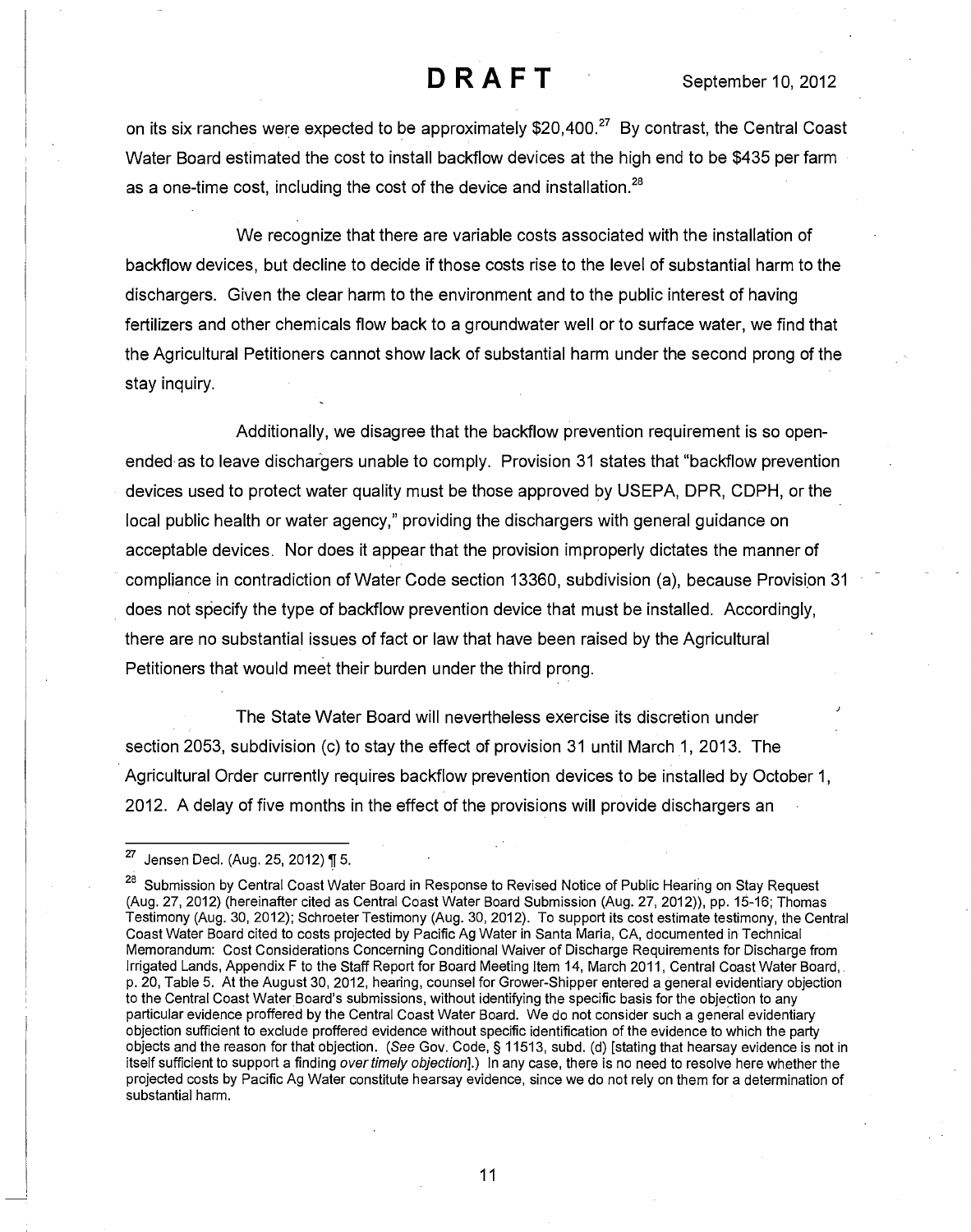opportunity to consult with the Central Coast Water Board and achieve installation of costeffective backflow prevention devices, approved as stated in provision 31, and appropriate for the particular physical characteristics of each point of installation.

We hereby stay provision 31, but only to March 1, 2013.

### D. Containment Structures (Agricultural Order Provision 33)

The Agricultural Petitioners argue substantial harm from the requirement to "manage, construct, or maintain" containment structures "to avoid percolation of waste to groundwater" and to "minimize surface water overflows." The Agricultural Petitioners offered testimony from several witnesses explaining that excessive compliance costs would be incurred by farm owners and operators in all tiers to design and construct new containment structures, or replace or upgrade existing containment structures/retention ponds (including lining such containment ponds) in order to comply with the Agricultural Order. Cost estimates (including design, construction and maintenance costs) ranged from \$260,000 to well over \$1 million per farm analyzed by the Agricultural Petitioners' witnesses.<sup>29</sup>

In response, the Central Coast Water Board's response to the stay request and the testimony proffered by Assistant Executive Officer Michael Thomas argued that there is no requirement to line containment structures.<sup>30</sup> Instead, the Central Coast Water Board argues dischargers simply need to make "iterative" progress and report to the Central Coast Water Board on such discharge progress, estimating costs at \$1,440 for dischargers to evaluate ponds, with no incurred capital costs to dischargers because lining is not a requirement of the provision.<sup>31</sup>

With respect to substantial harm to dischargers, we find the Agricultural Petitioners' arguments persuasive. We see no language within the Agricultural Order that would inform dischargers of the Central Coast Water Board's "iterative" implementation expectations of provision 33.

See Huss Decl. (Aug 24, 2012), ¶ 5; Grice Decl. (Aug. 26, 2012), ¶¶ 3-11; Mercer Decl. (Aug. 25, 2012), ¶ 7; Giannini Decl. (Aug. 24, 2012), ¶ 8; Huss, Grice, and Mercer Testimony (Aug. 30, 2012).

<sup>-3°</sup> Central Coast Water Board Submission (Aug. 27, 2012) at pp. 17-18; Thomas Testimony (Aug. 30, 2012).

<sup>&</sup>lt;sup>31</sup> Schroeter Testimony (Aug. 30, 2012); Thomas Testimony (Aug. 30, 2012).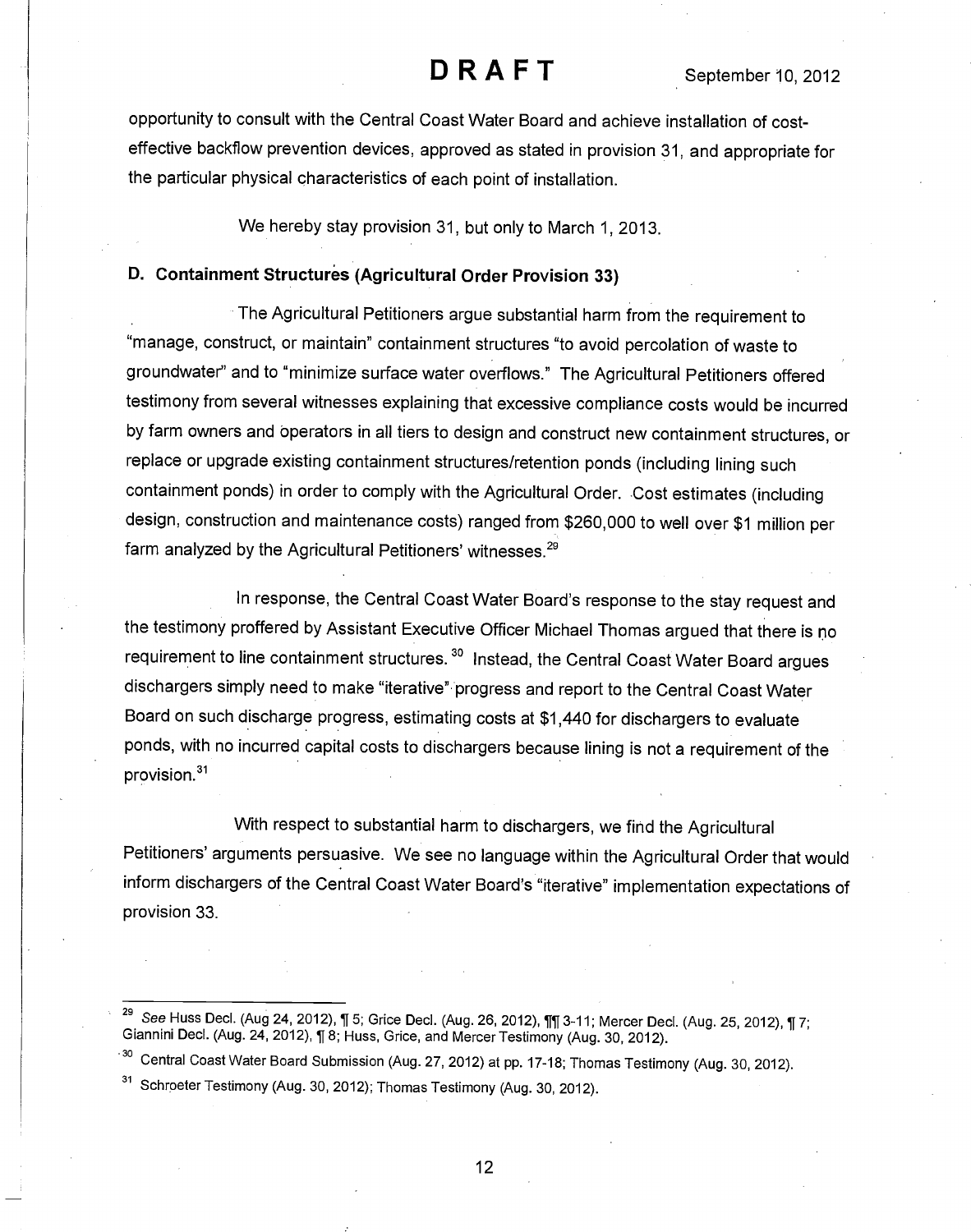Furthermore, while acknowledging in its testimony that farmers were confused about the provision's expectations, the Central Coast Water Board proffered no clarifying solution to the declarants who argued that they would need to line or redesign ponds in order to comply with provision 33's requirement that dischargers "manage, construct, or maintain" containment structures to "avoid percolation of waste to groundwater" and "minimize surface water overflows." In fact, under cross examination, Mr. Thomas stated that he knew of no other tool or practice besides liners that would guarantee compliance with provision 33 as written. $32$ 

Since the plain language of provision 33 does not align with the Central Coast Water Board's stated intentions for it, the Central Coast Water Board acknowledged that there may be misunderstanding of the intent of provision 33 within the agricultural community covered by the Agricultural Order,<sup>33</sup> and the high costs proffered by the Agricultural Petitioners may derive from the Agricultural Order's ambiguity, the State Water Board agrees with the Agricultural Petitioners that there may be substantial harm on a region-wide basis if a stay is not granted.

The Agricultural Petitioners assert that there will be no harm to the public interest if provision 33 is stayed. In response, the other parties urged the State Water Board to consider that staying this provision would exacerbate groundwater pollution from agricultural discharge, which is of great concern in the Central Coast region. We find on balance, however, that provision 33 as drafted could have a deterrent effect on dischargers' use and/or construction of containment structures, which in turn would generate more surface water discharge. Thus, with respect to this second prong, we find that the Agricultural Petitioners satisfy their burden that during the course of State Water Board review of the petition of the merits, no harm to the public interest would emanate from staying provision 33.

Last, as stated in the discussion of the first prong above, we find provision 33 to be sufficiently vague in its compliance expectations and deadlines that substantial questions of fact (i.e., when and how provision 33 applies to Petitioners' farms) to find in favor of Petitioners on the third prong as well.

The request to stay provision 33 is hereby granted.

 $33$  Ibid.

<sup>&</sup>lt;sup>32</sup> Thomas Testimony (Aug. 30, 2012).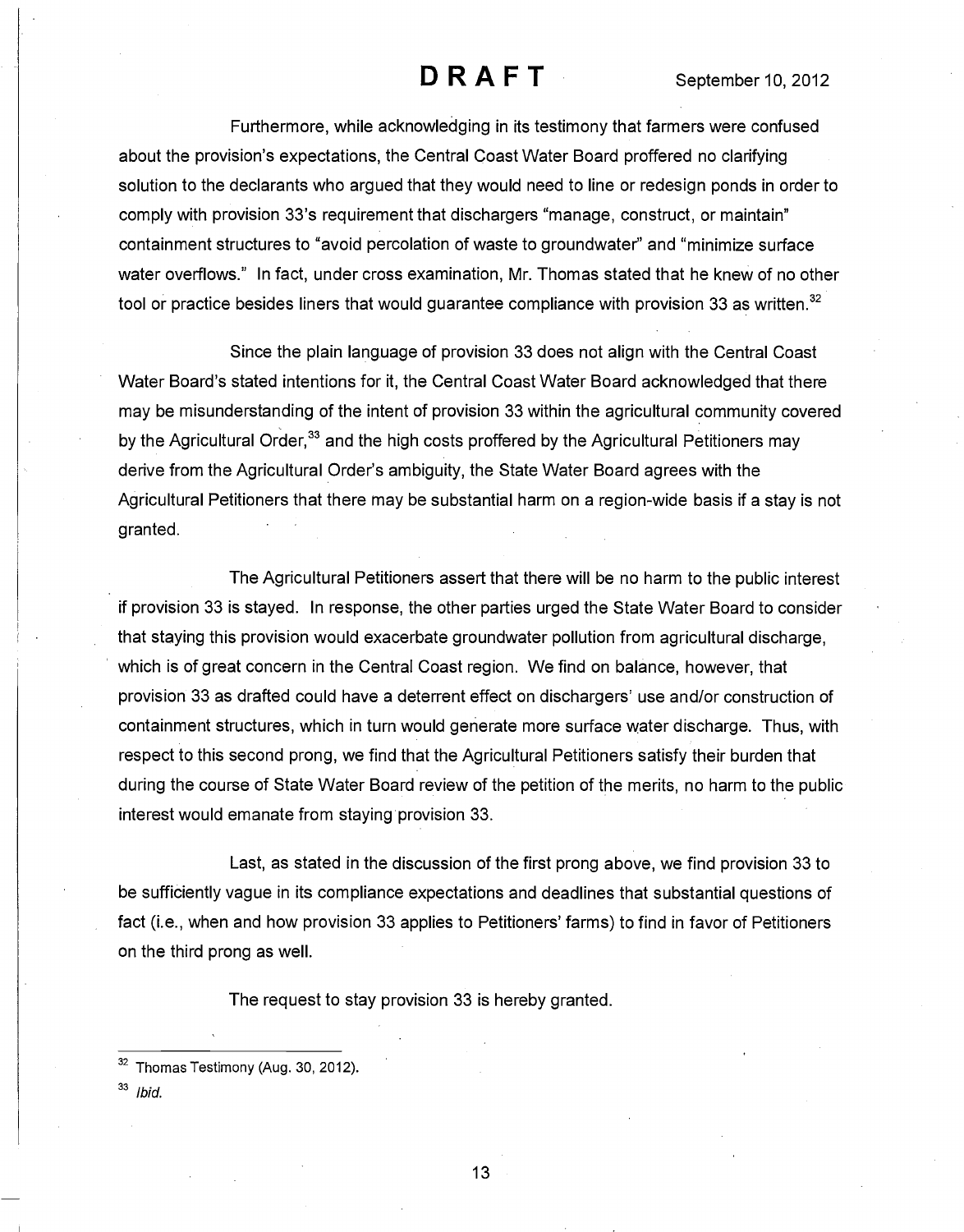### E. Maintenance of Riparian Areas (Agricultural Order Provision 39)

In its response to the Agricultural Petitioners' request for stay, the Central Coast Water Board clarified that provision 39 of the Agricultural Order does not require dischargers to take any restorative action, although dischargers may choose to include restorative work as part of a suite of agricultural best management practices.<sup>34</sup> Instead, dischargers are to minimize removal of riparian vegetation, but need not deviate from their historic farming practices.<sup>35</sup> The Agricultural Petitioners have indicated that they were satisfied with this explanation, and have abandoned their cost argument.<sup>36</sup> As a result, the request to stay provision 39 is denied.

### F. Practice Effectiveness and Compliance (Agricultural Order Provision 44.g.)

The Agricultural Petitioners contend that provision 44.g., requiring inclusion in the Farm Plan of a description and results of methods used to verify practice effectiveness, will cause dischargers substantial harm.<sup>37</sup>

The requirement to report practice effectiveness and compliance was not a component of the Farm Plan under the 2004 Agricultural Order and constitutes a new requirement under the Agricultural Order. What may constitute appropriate methods to evaluate practice effectiveness and compliance is not clearly laid out in provision 44.g. or elsewhere in the Agricultural Order. The Central Coast Water Board testified that provision 44.g. does not dictate how a discharger must evaluate practice effectiveness and that the Central Coast Water

<sup>&</sup>lt;sup>34</sup> Submission by Central Coast Water Board in response to June 26, 2012, letter from Chief Counsel Michael Lauffer, providing parties and interested persons an opportunity to respond to the requests for stay (July 13, 2012), pp. 20-21.

<sup>&</sup>lt;sup>35</sup> Central Coast Water Board Submission (Aug. 27, 2012), pp. 18-19; Thomas Testimony (Aug. 30, 2012).

<sup>&</sup>lt;sup>36</sup> Farm Bureau and Grower-Shipper Response to Revised Notice of Hearing on Stay Request (Aug. 27, 2012), p. 4, li C. Ocean Mist proffered no cost evidence for this provision. We note that Jensen declared that provision 39 would require him to maintain a 30-foot riparian buffer area on the boundaries of his farms. (Jensen Decl. (Aug. 25, 2012), ¶7). Provision 39 does not address buffer zones and the buffer plan provisions of the Agricultural Order have deadlines outside the consideration of this Order.

<sup>&</sup>lt;sup>37</sup> In its Request for Stay and Petition dated April 16, 2012, Ocean Mist referenced the development of a Farm Plan as one of the provisions leading to substantial harm. In his declaration dated August 24, 2012, and testimony, Dale Huss of Ocean Mist Farms referred to several provisions of the Farm Plan, including the requirements to identify irrigation and storm water runoff discharge locations (provision 44.c.), reporting of farm water quality management practices, such as fertilizer management and management of tile drain discharges (provision 44.f.), and the requirement for reporting practice effectiveness and compliance (44.g.). (Huss Decl. (Aug. 24, 2012), 11 5-10.) Counsel to Ocean Mist clarified at the August 30, 2012, Hearing that Ocean Mist remained concerned with provision 44.g. and those other portions of the Farm Plan addressing nitrates. (Statement by Counsel Bill Thomas (Aug. 30, 2012)). However, dischargers were subject to the requirement to prepare a Farm Plan under the 2004 Agricultural Order and substantially similar or identical requirements are identified or referenced in that Order. Where the requirements of the Farm Plan represent incremental increases in the amount and type of information that was required to be contained in the 2004 Farm Plan, we do not agree that this constitutes substantial harm to the dischargers.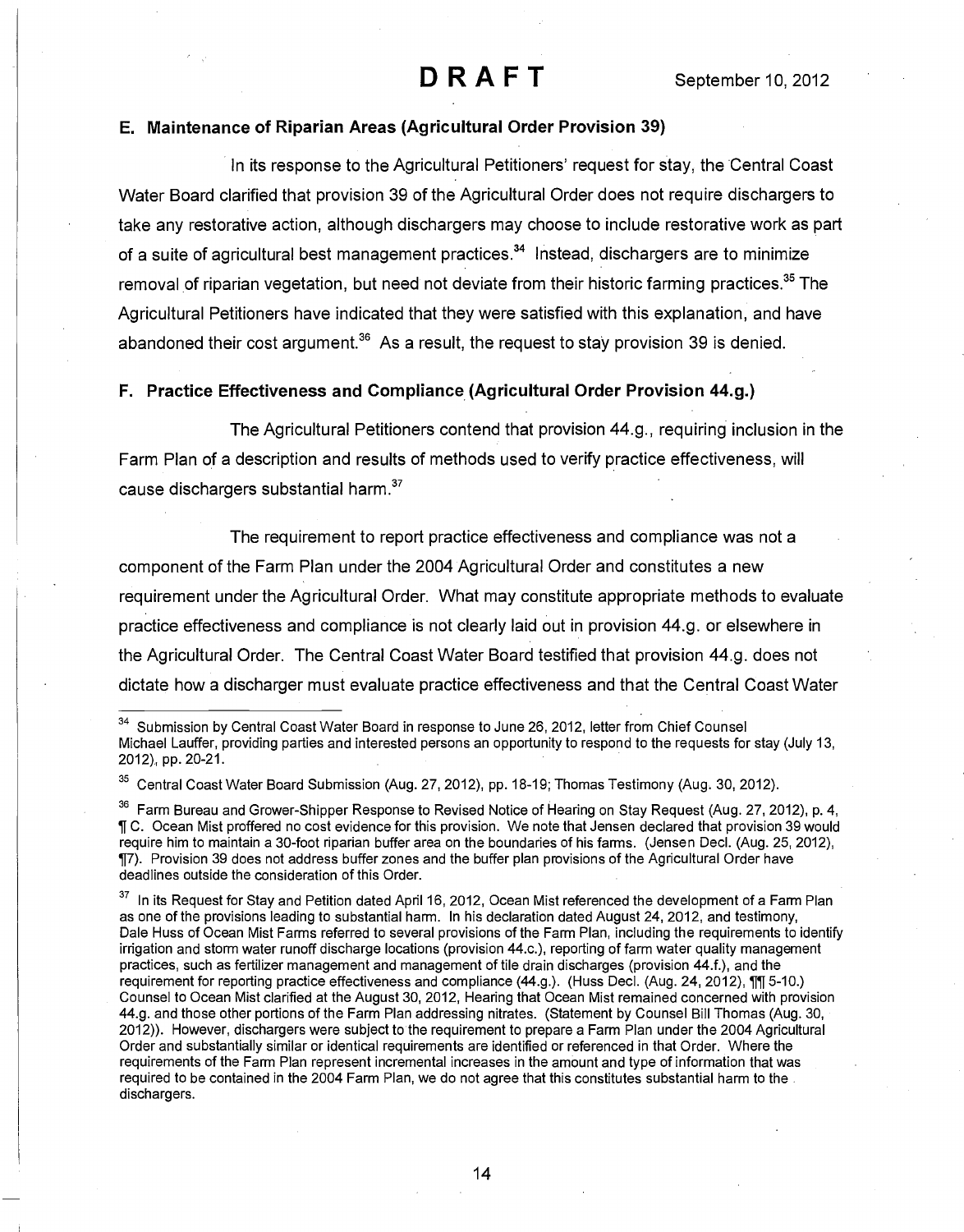Board anticipates that standard farming practices (such as evaluating irrigation efficiency to determine water use and nutrient budgeting to determine fertilizer applications), combined with visual inspection and record keeping, will be sufficient to evaluate practice effectiveness.<sup>38</sup> The Central Coast Water Board additionally pointed to its draft annual compliance form sections on practice effectiveness as examples of the type of practices it would expect to be reported. The Central Coast Water Board also clarified that the provision does not require dischargers to demonstrate effectiveness, but rather only to report the methods and results.<sup>39</sup>

By contrast, Dr. Marc Los Huertos testified for Grower-Shipper that the use of the term "verify" in provision 44.g. implies the need to accurately measure the potential pollutant load before and after the implementation of a practice and as a result dictates the development of a study design and of statistical analysis of the results. He estimated that this type of study could cost \$28,640 per year per practice.<sup>40</sup>

We acknowledge the Central Coast Water Board's testimony that 44.g. does not require the type of study and sampling asserted by Dr. Los Huertos. In this regard, we cannot say that the Agricultural Petitioners have met their burden of showing substantial harm. Even if the Petitioners were able to show substantial harm, we recognize that practice effectiveness and compliance determination is an essential component of improving water quality management practices in the iterative manner described in the Agricultural Order and that it significantly advances the interest of the environment and public.

However, we find that the provision as written is ambiguous, and that, with no further clarification of its meaning or guidance elsewhere in the Agricultural Order, it poses a challenge to dischargers seeking to comply with its requirements.<sup>41</sup> The Agricultural Petitioners have advanced extreme interpretations of the provision that magnify the burden on dischargers, but there appears also to be genuine confusion about what types of practices are contemplated

<sup>38</sup> Central Coast Water Board Submission (Aug. 27, 2012), pp. 20-23. Thomas and Schroeter Testimony (Aug.30, 2012).

<sup>&</sup>lt;sup>39</sup> Central Coast Water Board Submission (Aug. 27, 2012), Exh. 23; Schroeter Testimony (Aug 23, 2012).

 $40$  Los Huertos Decl. (Aug. 26, 2012),  $\P$  $\P$  6-17; Los Huertos Testimony (Aug. 23, 2012).

<sup>&</sup>lt;sup>41</sup> We do not find the examples in the draft Annual Compliance Form sufficient to overcome the confusion concerning methods of compliance with this Farm Plan provision.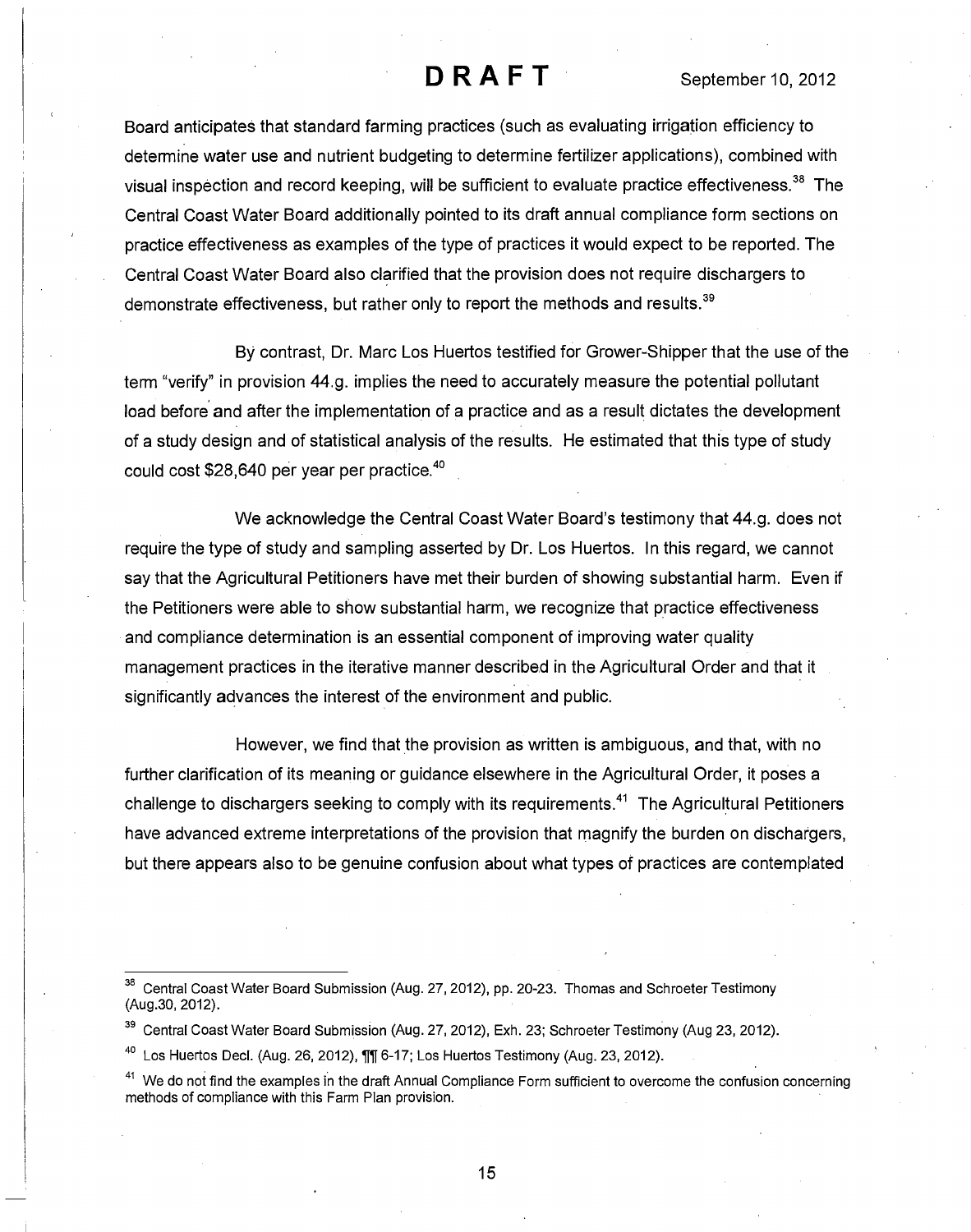by the provision.<sup>42</sup> Accordingly, we will exercise our discretion under section 2053, subdivision (c) and stay provision 44.g. on our own motion pending resolution of the petition.

Provision 44.g. is hereby stayed.

### G. Groundwater Monitoring (Agricultural Order Provision 51; Tiers 1, 2, and 3 MRPs; Part 2, Sections A-1-5, B)

The Agricultural Petitioners contend substantial harm from the provisions requiring monitoring of private domestic drinking water and agricultural groundwater wells.

Groundwater monitoring and reporting requirements vary by tier. Tier 1 and 2 dischargers must sample at least one groundwater well and all drinking water wells twice in the first year of the permit. Tier 3 dischargers must additionally sample the wells once annually thereafter. Tier 1 and Tier 2 dischargers may submit existing data in lieu of monitoring and dischargers in any tier may opt to conduct cooperative monitoring and reporting. Costs accordingly vary by the number of wells on the farm, by the tier, and by the availability of existing data or cooperative monitoring options.

Grower-Shipper produced testimony that annual sampling in the first year (i.e. two sampling events) for a single well would cost approximately \$4,600 in the Salinas area and \$6,800 in the Santa Maria area.<sup>43</sup> The Central Coast Water Board introduced quotes from laboratories that offered to sample, analyze, and report data for one sampling event for one well at \$155-\$180,<sup>44</sup> significantly lower than the cost asserted by Grower-Shipper.

We find that, in light of the evidence provided by the Central Coast Water Board, the Agricultural Petitioners have failed to meet their burden as to establishing substantial economic harm from compliance with the groundwater monitoring provisions of the Agricultural Order. Further, even if the Agricultural Petitioners had met their burden of showing substantial harm, they did not meet their burden on either of the other two prongs. We emphasize that we find the arguments made by the Central Coast Water Board and the environmental parties and

<sup>&</sup>lt;sup>42</sup> This confusion would have risen to the level of a "substantial issue of fact" had the State Water Board needed to consider the third prong of the stay under section 2053, subdivision (a).

<sup>43</sup> Clark Decl. (Aug. 24, 2012), 111 8-11.

<sup>44</sup> Central Coast Water Board Submission (Aug. 27, 2012), Exh. 21; Schroeter Testimony (Aug. 30, 2012). As stated in footnote 28, a general objection to the Central Coast Water Board's evidence made by Grower-Shipper's counsel was not sufficient to reject any particular piece of evidence. In any case, the laboratory quotes in Exhibit 21 are records made in the regular course of business that would survive a hearsay objection. (Evid. Code, § 1271.)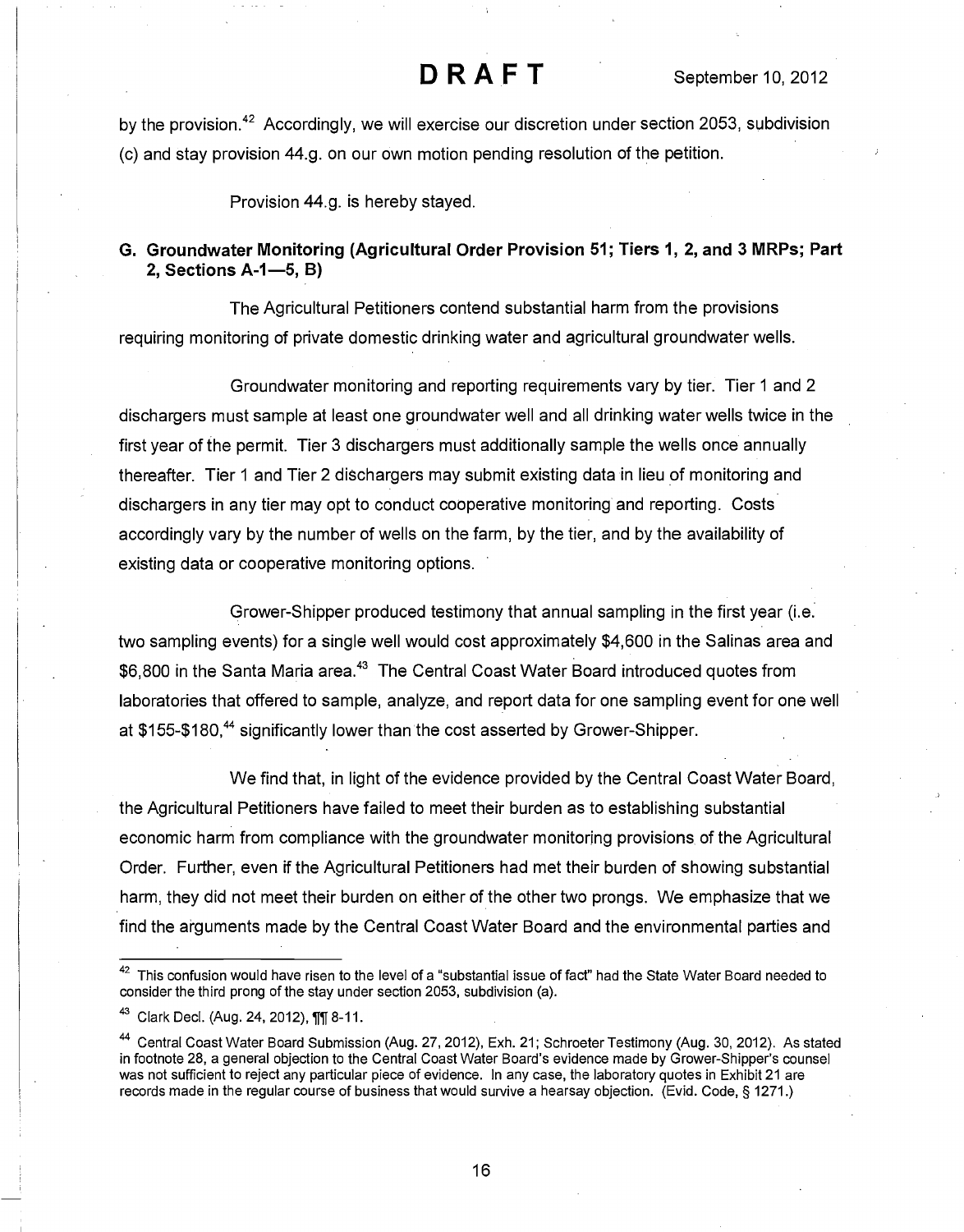community regarding drinking water safety extremely compelling. We are keenly aware of the need to act quickly and decisively on addressing nitrates in groundwater. We consider sampling of groundwater wells an essential component of the Agricultural Order's requirements, the stay of which would cause substantial harm to public health. Further, the Central Coast Water Board has clear authority to require groundwater monitoring under Water Code sections 13267 and 13269. Although a review on the merits is pending, for the purposes of considering the requests for stay only,<sup>45</sup> it appears that the Central Coast Water Board has shown that the costs of groundwater monitoring and reporting bear a reasonable relationship to the benefits. The record contains estimates of the costs of groundwater monitoring;<sup>46</sup> and the Agricultural Order lays out the public health concerns with nitrates in groundwater in significant detail.<sup>47</sup> Accordingly, the Agricultural Petitioners have not met their burden of showing substantial issues of law or fact.

We deny the stay request for Agricultural Order provision 51, Tier 1, 2, and 3 MRPs Part 2, sections A, provisions 1-5, and section B.

### H. Determination of Nitrate Loading Risk Factors/Total Nitrogen Applied (Agricultural Order Provision 68; Tiers 2 and 3 MRPs, Part 2, Section C); Determination of Typical Crop Nitrogen Uptake (Agricultural Order Provision 74)

The Agricultural Petitioners contend that calculation by Tier 2 and Tier 3 dischargers of their nitrate loading risk factors and total nitrate loading risk level will cause substantial harm. They also contend that the provision requiring Tier 2 and Tier 3 dischargers with high nitrate loading risk factors to report typical crop nitrogen uptake will cause substantial harm.

The Central Coast Water Board designed these provisions of the. Agricultural Order to measure the relative risk of loading nitrate to groundwater based on the nitrate hazard index using two alternate methods, one including the crop type, the irrigation system type, the irrigation water nitrate concentration and the soil type; and the other using the Nitrate Groundwater Pollution Hazard Index developed by University of California Division of

<sup>&</sup>lt;sup>45</sup> During our review on the merits, we may consider whether the scope and frequency of monitoring require adiustments.

<sup>&</sup>lt;sup>46</sup> See Technical Memorandum: Cost Considerations Concerning Conditional Waiver of Discharge Requirements for Discharge from Irrigated Lands, Appendix F to the Staff Report for Board Meeting Item 14, March 2011, Central Coast Water Board, p. 34.

<sup>&</sup>lt;sup>47</sup> See Agricultural Order, finding 6.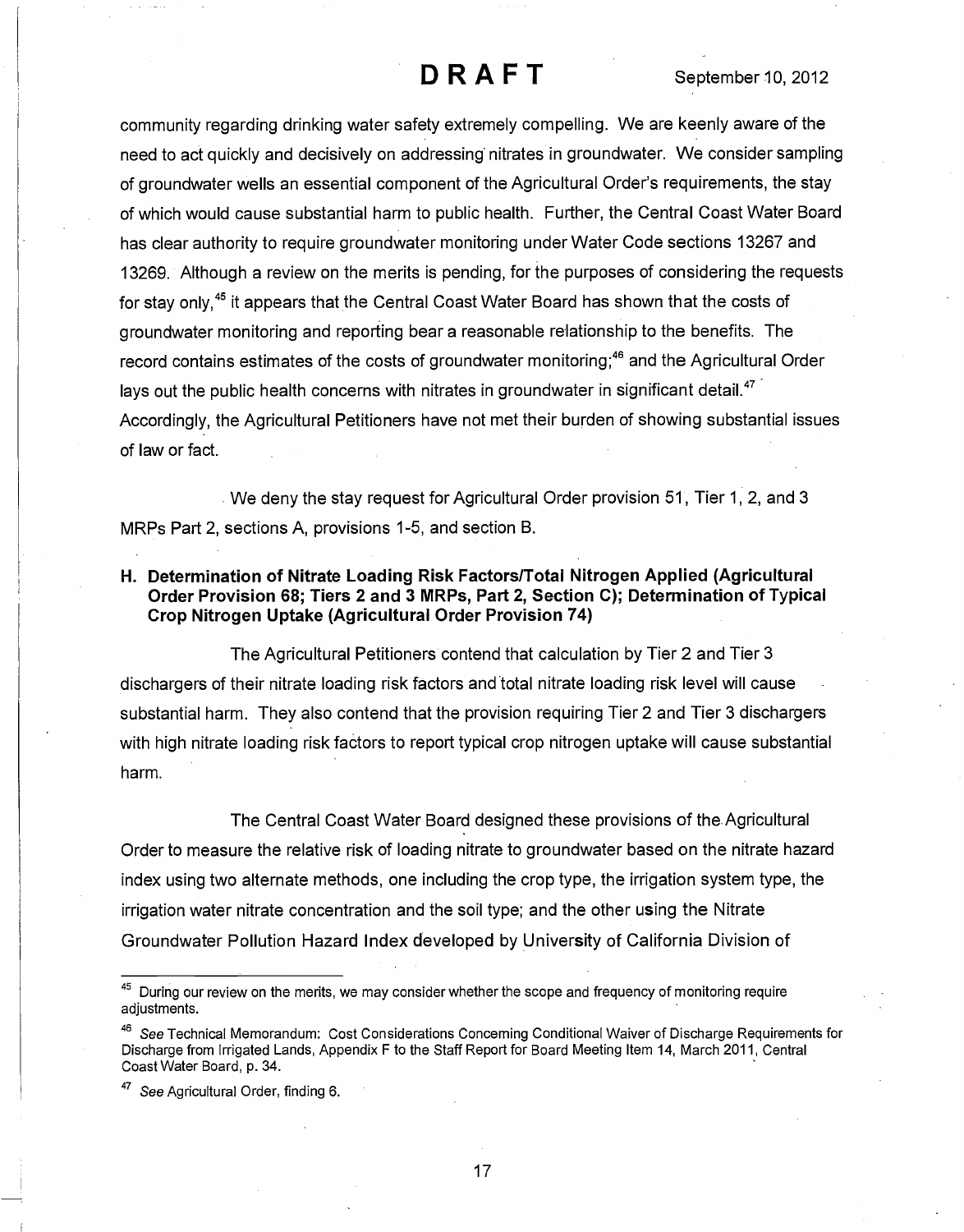Agriculture and Natural Resources (UCANR). These provisions apply to Tier 2 and 3 dischargers. A result of "high" nitrate loading risk triggers certain other requirements of the Agricultural Order, including the reporting of total nitrogen applied per crop, per acre, per year to each farm, and the determination of typical crop nitrogen uptake for each crop type produced.

The Central Coast Water Board asserted in its testimony that calculation of the nitrate loading risk factor would require approximately four hours. If a discharger hired a consultant to make the calculations, four hours would result in approximately \$720 in costs.<sup>48</sup> For Grower-Shipper, the owner of Bob Campbell ranches testified that the cost of making the calculation for his farming operation could be \$40,000.<sup>49</sup> Farm consultant Kay Mercer additionally testified that the provisions related to nitrate loading risk factors and nitrogen uptake could require the development of a database, which would cost the dischargers thousands of dollars.<sup>50</sup> And Consultant Lowell Zelinski declared that the nitrate loading risk factor methodologies of the Agricultural Order are simplistic and inaccurate.<sup>51</sup>

We find that the evidence provided by the Agricultural Petitioners is not sufficient to meet their burden of showing substantial harm from the provision requiring nitrate risk factor. calculation. We will nevertheless exercise our discretion to stay these provisions on our own motion under section 2053, subdivision (c). As stated under the discussion of groundwater monitoring, we believe that addressing nitrates in the groundwater is an extremely high priority and recognize the need to act decisively on that priority. Precisely for that reason, we also recognize that the methodologies for calculation of nitrate loading risk factors must provide meaningful and reliable information. While we will review the methodologies during our review on the merits, the Agricultural Petitioners have raised enough concerns and questions about the reliability of the methodologies  $-$  showing substantial questions of fact as to the third prong  $$ that we are hesitant to ask dischargers to weather the confusion and uncertainty of compliance while the petition is being resolved. Despite our strong support for the Central Coast Water Board's efforts to address groundwater pollution, we do not believe that a stay will significantly harm the public interest and the environment in the short term. Nitrogen impacts on

<sup>48</sup> Central Coast Water Board Submission (Aug. 27, 2012), pp. 29-20; Thomas and Schroeter Testimony (Aug. 30, 2012).

<sup>&</sup>lt;sup>49</sup> Campbell Decl., (Aug. 24, 2012), ¶ 13; Campbell Testimony (Aug. 30, 2012).

 $50$  Mercer Decl. (Aug. 25, 2012),  $\P$  $\P$  9-29; Mercer Testimony (Aug. 30, 2012).

 $51$  Zelinski Decl. (Aug. 25, 2012),  $\P$ [15-20; Zelinski Testimony (Aug. 30, 2012).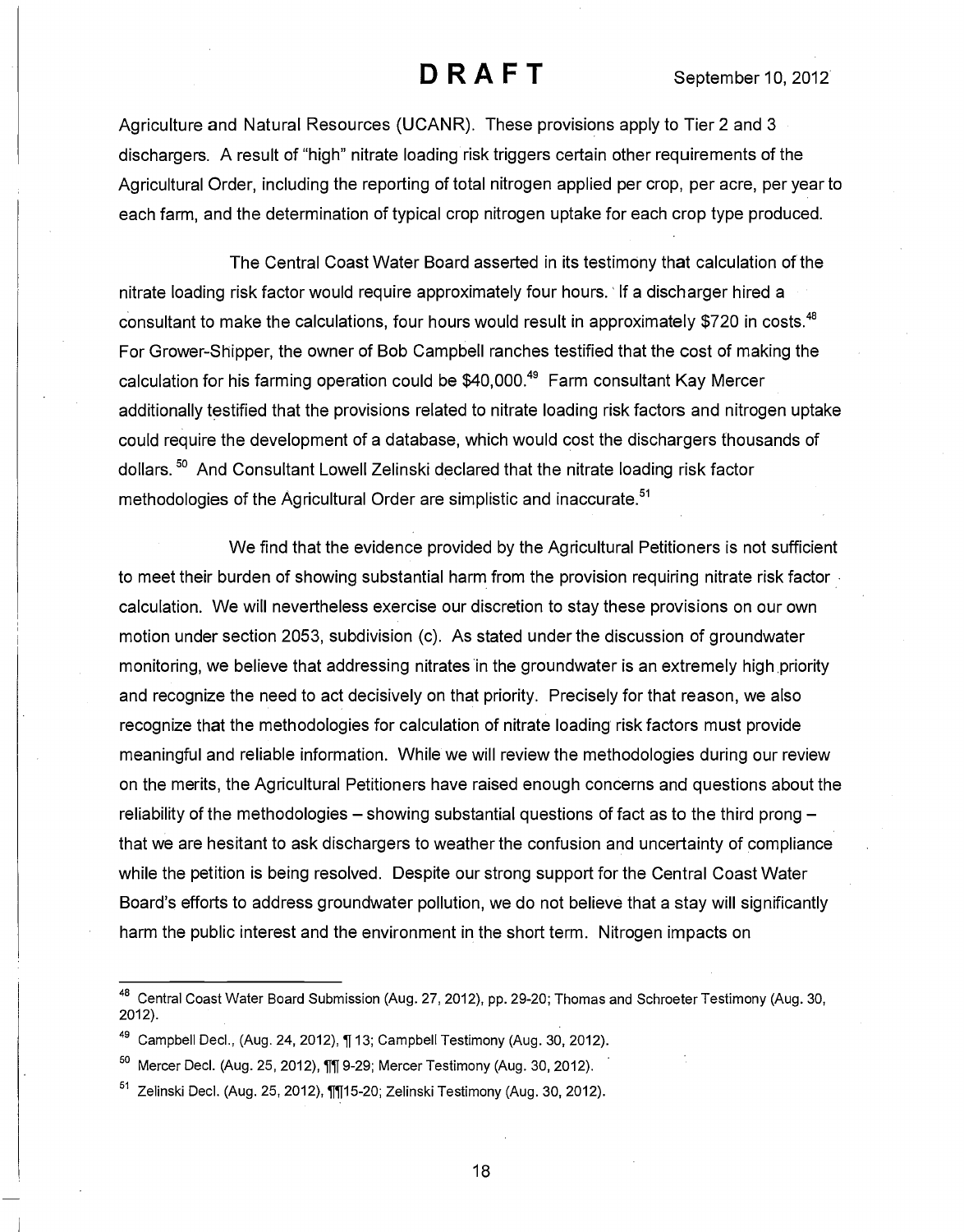groundwater from fertilizer applications generally take years to accumulate to such a level as to impact a drinking water supply. Any nitrogen application during this very brief time period will not by itself significantly impact groundwater and therefore not, in the short term, exacerbate public health concerns. Short term public health concerns will be adequately addressed by the groundwater monitoring provisions that we have declined to stay.

Because we are staying the requirement to calculate the nitrate loading risk factors, we will also stay the requirement to determine typical crop nitrogen uptake that is triggered by a high nitrate loading risk factor calculation. We will not, on the other hand, stay the requirement for reporting total nitrogen applied under Tiers 2 and 3 MRPs, Part 2, section C, provision 5, which is also triggered by a high nitrate loading risk factor. That reporting is not due until October 1, 2014.

The stay request for Agricultural Order provision 68 and 74, and Tiers 2 and 3 MRPs, Part 2, section C, provisions 1-4 is hereby granted. The stay request for Tiers 2 and 3 MRPs, Part 2, section C, provisions 5 is hereby denied.

### I. Photo Monitoring of Streams and Riparian and Wetland Habitat (Agricultural Order Provisions 69, 80(a) as Incorporated into 69; Tiers 2 and 3 MRPs; Part 4)

As a preliminary matter, Grower-Shipper identifies provision 80(a), through its incorporation into provision 69 (photo monitoring), as one of the provisions that will lead to economic harm if not stayed. Provision 80 requires submission of a Water Quality Buffer Plan by October 1, 2016, for Tier 3 dischargers adjacent to or containing an impaired water body. We do not read provision 69's reference to provision 80 to require compliance with the maintenance of a buffer by the photo monitoring deadline of October 1, 2012. The Central Coast Water Board also confirmed in its Response to the Stay Requests that compliance with this provision is not due until October 1, 2016.<sup>52</sup> We therefore deny the request to stay provision 80(a).

Provision 69 requires Tier 2 and Tier 3 dischargers with farms adjacent to impaired water bodies to, among other things, photo monitor the condition of perennial, intermittent, or ephemeral streams and riparian and wetland area habitat. On August 15, 2012, the Interim Executive Office of the Central Coast Water Board issued a "Photo Monitoring and

<sup>&</sup>lt;sup>52</sup> Central Coast Water Board, Response to Stay Requests at p. 30 (July 13, 2012).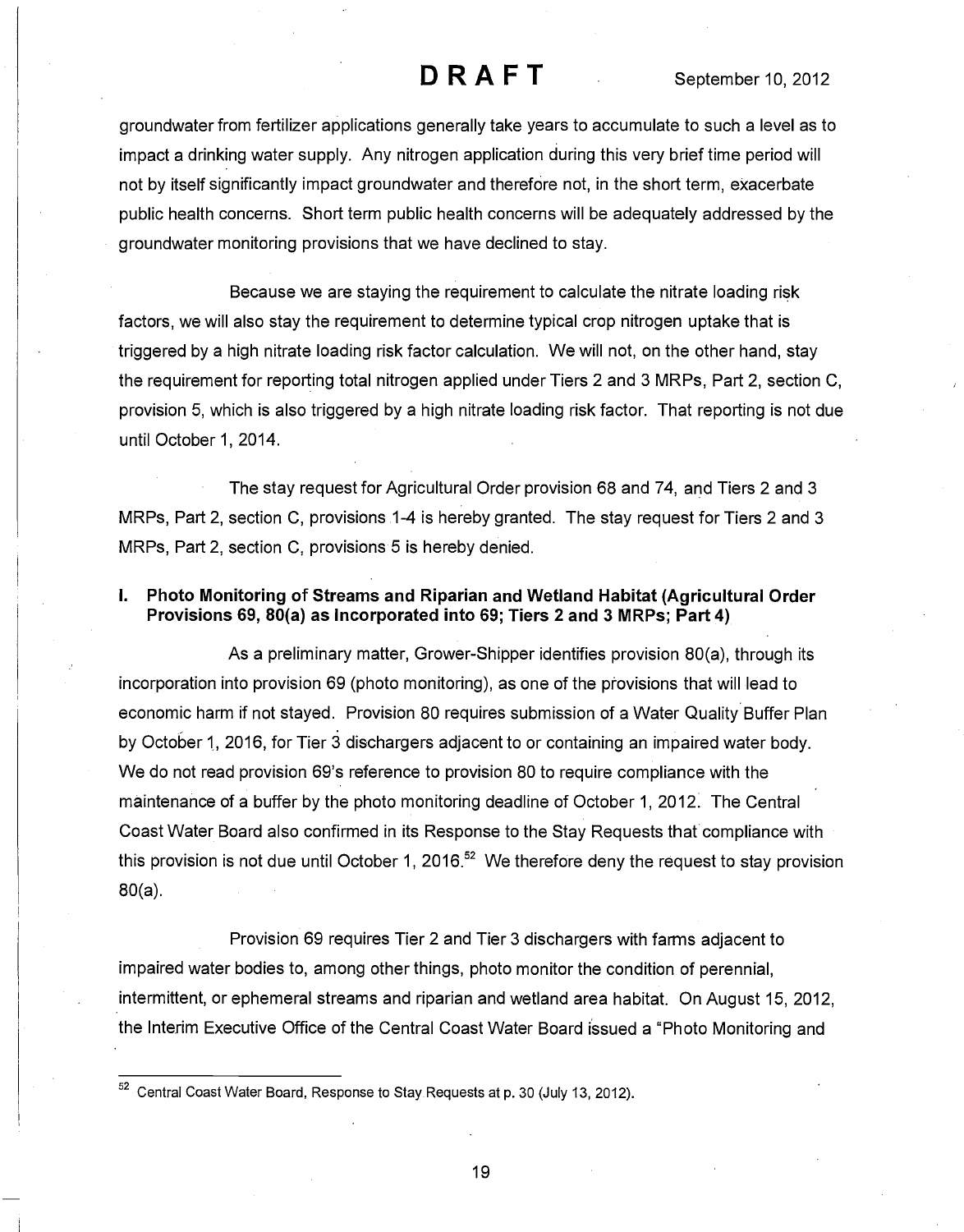Reporting Protocol" (Protocol), to assist dischargers in meeting the requirements of the Agricultural Order's photo monitoring provisions.<sup>53</sup>

The Central Coast Water Board projects that the photo monitoring provision applies to fewer than 800 of the approximately 3,800 dischargers in the region. It estimates that the overall cost of the photo monitoring (including equipment, time and reporting) criteria set forth in the Protocol is \$1,440 per half mile.<sup>54</sup> Grower-Shipper offered the testimony of Bob Campbell, who estimated that the cost to photo monitor the 11 miles of riparian property of his Tier 2 farms that are adjacent to impaired water bodies would be \$60,000 (i.e., upwards of  $$2,700$  per half mile  $-$  in other words, a  $$29,000$  discrepancy between his estimate and the Central Coast Water Board's estimate).<sup>55</sup> Mr. Campbell explained that his costs would be higher than estimated by the Central Coast Water Board because his property's frontage has numerous "bends and curves," which would require his consultant to take additional photographs from multiple points to obtain the line of site required by the Protocol.<sup>56</sup>

It is apparent to us that the Agricultural Petitioners' challenge to provision 69 would fail under section 2053, subdivision (a). The provision itself has relatively minimal costs for most dischargers. The provision itself is of great benefit to the public, because it creates photographic riparian baselines across the region. And, there is no dispute of fact or law here regarding the application of the provision to farms, or the Central Coast Water Board's authority to require photo monitoring.

While the stay request fails to satisfy section 2053, subdivision (a), we will nonetheless stay provision 69 under our own motion pursuant to section 2053, subdivision (c) until June 1, 2013. We are extending the deadline within provision 69 not because of the provision itself, but because of the limited implementation avenues the Central Coast Water Board has afforded dischargers by means of its Protocol. The Protocol, by allowing only fixedpoint photographic lines of site, unnecessarily increases costs for farmers such as Mr. Campbell, where topography magnifies the number of fixed-point photographs. Mr. Campbell

<sup>53</sup> Protocol available at:

http://www.waterboards.ca.qov/centralcoast/water issues/proqrams/ag waivers/docs/resources4growers/photomonit orinq protoco115auq2012.pdf (Last visited September 8, 2012.)

<sup>54</sup> Central Coast Water Board Submission (Aug. 27, 2012), pp. 31-32; Thomas and Schroeter Testimony (Aug. 30, 2012).

 $55$  Campbell Decl. (Aug. 24, 2012),  $\P$  14; Campbell Testimony (Aug. 30, 2012).

<sup>56</sup> Campbell Testimony (Aug. 30, 2012).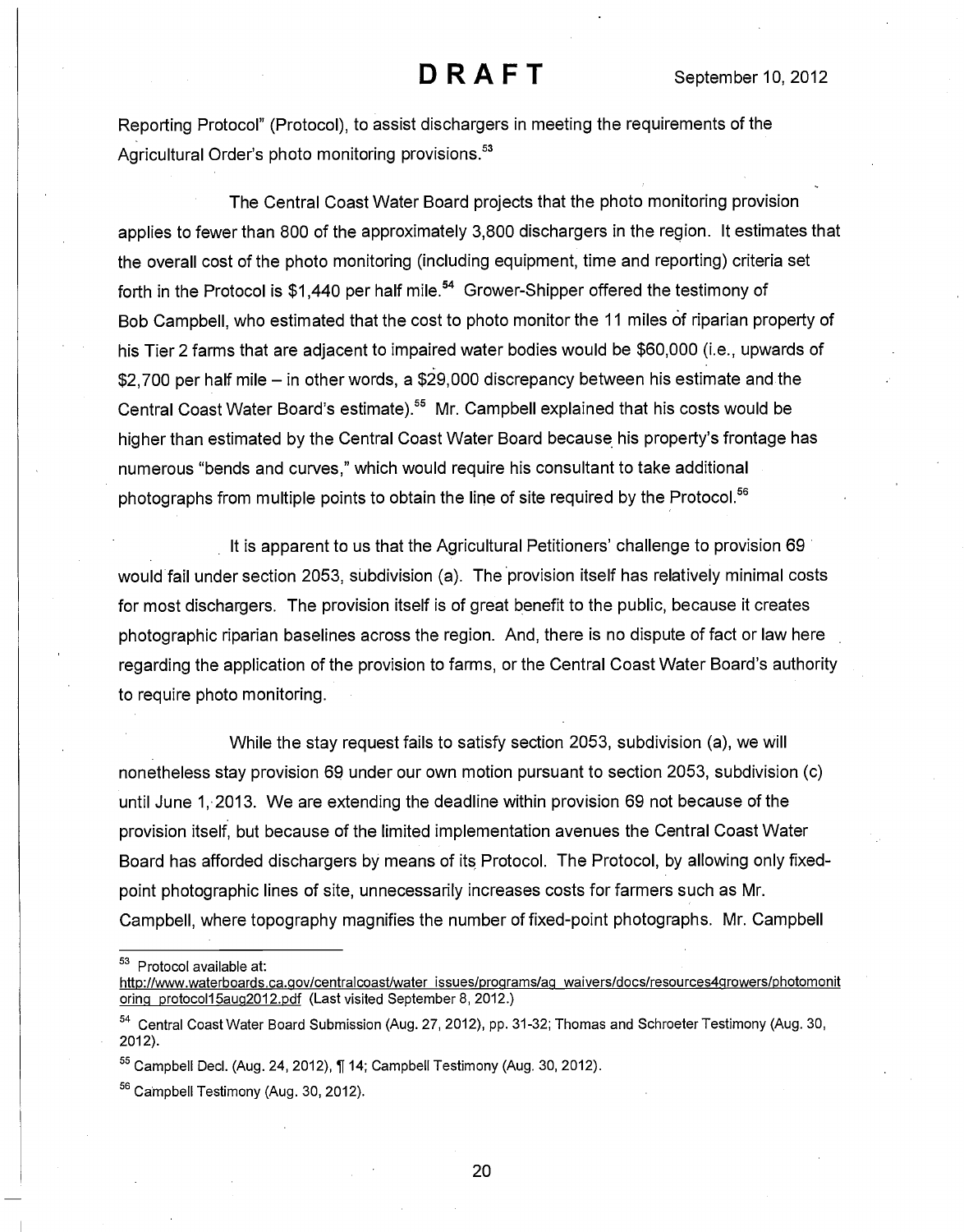could obtain the same photo monitoring results the Central Coast Water Board seeks at much lower costs, if the Central Coast Regional Board would permit the use of other photo documentation methods, such as aerial photography or the use of elevated vantage points in its Protocol. The State Water Board is selecting June 1, 2013, so that the vegetation will be more readily visible, as it will not be in its dormant state.

Provision 69 is hereby stayed until June 1, 2013, so that the Central Coast Water Board has time to amend and revise its Protocol to allow dischargers to conduct photo monitoring of their farms' riparian habitat using alternative photo documentation methods.

### J. Annual Compliance Form (Agricultural Order Provision 67; Tiers 2 and 3 MRPs; Part 3)

The Agricultural Petitioners argue that dischargers face indeterminable data management costs associated with the Annual Compliance Form provisions of the Agricultural Order. Grower-Shipper offered the testimony of Kay Mercer to explain the complexities and costs associated with dischargers hiring consultants, tracking and maintaining data, and developing database systems in order to comply with the Annual Compliance Form provisions of the Agricultural Order, in particular those provisions requiring reporting of nitrate loading risk factors by October 1, 2012, and future reporting on total nitrogen applied and on certain elements of the Irrigation and Nutrient Management Plan.<sup>57</sup> She testified that it was difficult to estimate the database creation and management costs associated with the Annual Compliance Form, because the Central Coast Water Board has not posted its online form yet.<sup>58</sup>

In response, the Central Coast Water Board submitted a draft version of its Annual Compliance Form, and the five-page form does not require the complex database development tools that Grower-Shipper's witness estimated.<sup>59</sup> The Central Coast Water Board asserts that the Annual Compliance Form reporting can be done without hiring consultants, based on information that is already readily available to the dischargers or required to be compiled by other provisions of the Agricultural Order, and by using online forms created and

 $58$  Mercer Decl. at  $\P$  8.

<sup>57</sup> Mercer Decl. (Aug. 25, 2012), 11 8-29; Mercer Testimony (Aug. 30, 2012). See also Zelinski Decl. (Aug. 25, 2012), Ill 21-25; Giannini Decl. (Aug. 24, 2012), Il 12; Huss Decl. (Aug 24, 2012). In general, costs attributed to the Annual Compliance Form by dischargers are primarily those associated with nitrate loading risk factor calculations, total nitrogen loading calculations, and other monitoring and reporting independently required by provisions elsewhere in the Agricultural Order.

<sup>&</sup>lt;sup>59</sup> Central Coast Water Board Submission (Aug. 27, 2012), Exh. 23.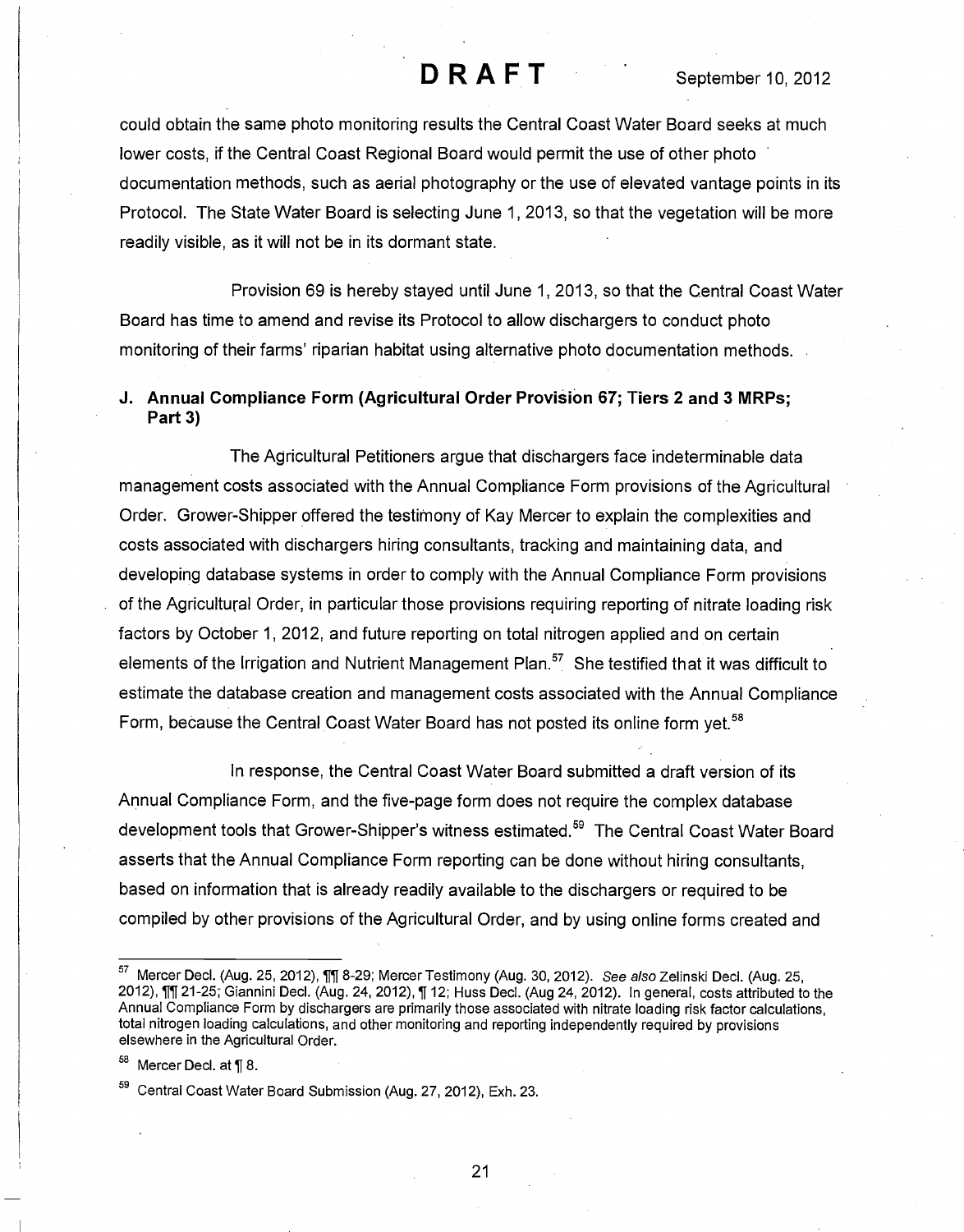managed by the Central Coast Water Board that contain drop down menus – thereby facilitating ease of reporting. The Central Coast Water Board estimates the cost for these provisions to be the time spent by the discharger to review the information and enter it on-line  $-$  at no more than \$1,440 per farm.<sup>60</sup>

Accordingly, we find that the Agricultural Petitioners have not met their burden on any of the three stay prongs for *most* of the content within the Annual Compliance Form. First, dischargers would need to invest little money, effort or time to complete the five pages of dropdown menus and checklists created by the Central Coast Water Board. Second, the we agree with the Central Coast Water Board that the data and information mined from the Annual Compliance form is necessary to evaluate: (1) general compliance with the Agricultural Order; (2) the effectiveness of management practices, treatment or control measures; and, (3) any changes in farming practices.<sup>61</sup> Staying the entire Annual Compliance Form, as a result, would harm the public interest. Third, we find no issue of fact here, as the Annual Compliance Form exists, albeit in draft form, and has been submitted into evidence in draft form. There is no issue of law, as no party disputes the Central Coast Water Board's authority to require an Annual Compliance Form.

As discussed previously, some information required to be reported on the Annual Compliance Form is information pertaining to provisions stayed by other parts of our order. Consistent with the holdings in Sections III.H. (Nitrate Loading) and 111.1. (Photo Monitoring) of this Order, Part 3, Section A.1.k. in the Tiers 2 and 3 MRPs (Nitrate Loading Reporting) is hereby stayed until the we resolve the petition on the merits. Further, we extend the compliance date of Part 3, Section A.1.m. in the Tiers 2 and 3 MRPs (Photo Monitoring) until June 1, 2013, for inclusion in the 2013 version of the Annual Compliance Form (for October 2013 reporting).<sup>62</sup>

### K. Individual Surface Water Discharge Monitoring and Reporting (Agricultural Order Provisions 72 & 73; Tier 3 MRP, Part 5)

<sup>6°</sup> Central Coast Water Board Submission (Aug. 27, 2012), p. 26.

 $61$  Ibid.

 $62$  With regard to provisions 3.A.1. n-q of the Annual Compliance Form requirements, we note that compliance deadlines are outside of the one year time period in which we expect to resolve the petitions on the merits.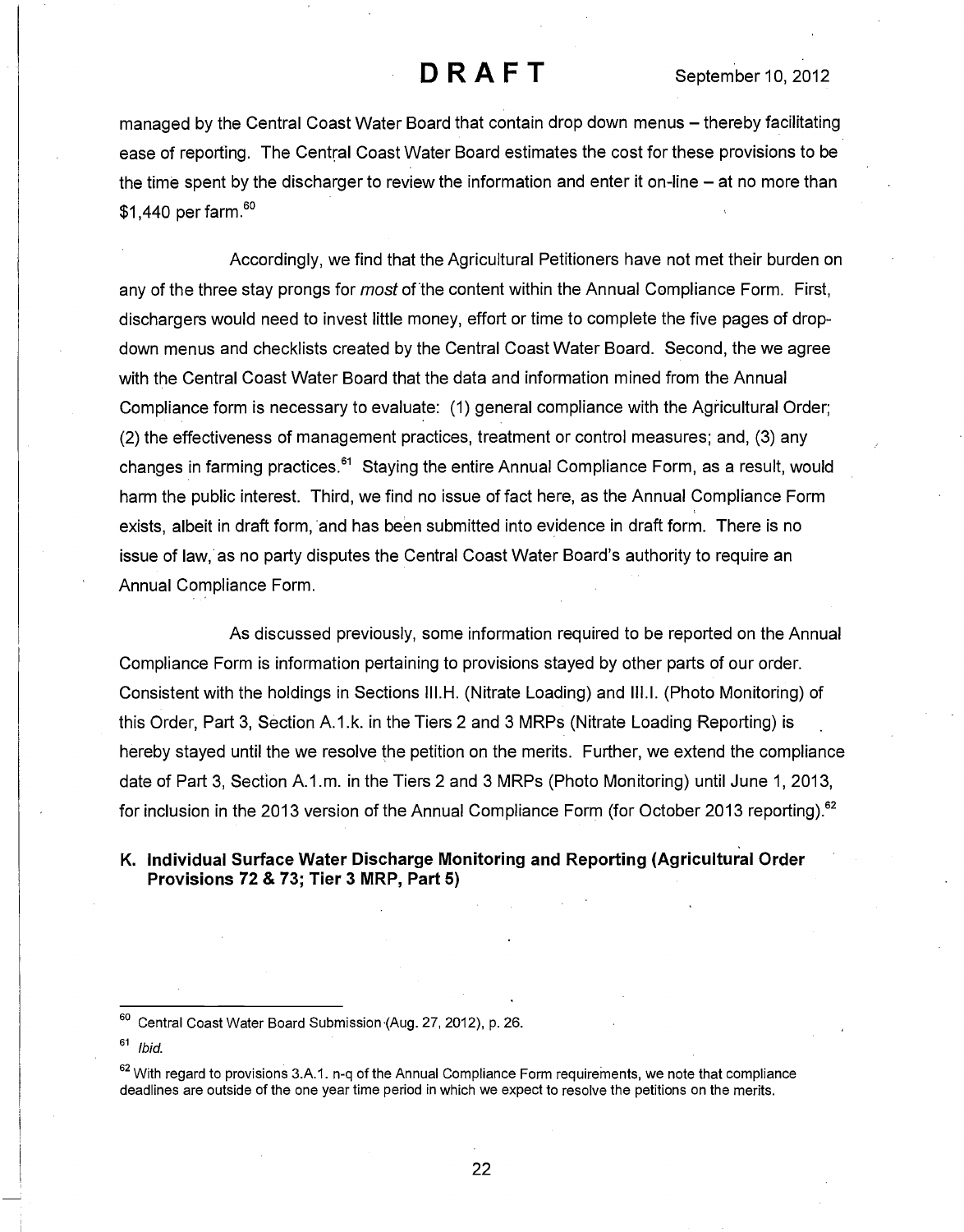Provisions 72 and 73 require Tier 3 dischargers to prepare an individual sampling and analysis plan (SAP) and quality assurance project plan (QAPP) by March 15, 2013, and initiate individual surface water discharge monitoring by October 1, 2013. $<sup>63</sup>$ </sup>

Because the State Water Board expects that it will resolve the petitions on the merits prior to October 1, 2013, <sup>64</sup> it is not necessary to address the Agricultural Petitioners' request to stay the requirement to initiate individual surface water discharge monitoring at this time. Accordingly, here we only consider the costs of the preparation of the SAP and QAPP.<sup>65</sup>

Grower-Shipper has submitted declarations, estimating the cost of preparation for the required SAP and QAPP at 28,800.<sup>66</sup> The Central Coast Water Board asserts that the cost of the preparation of the QAPP will range between \$750 and \$3,000, assuming the availability of a ready-to-use template requiring 5-20 hours to complete.<sup>67</sup> The Central Coast Water Board asserts that such a template will be made available prior to the compliance date.<sup>68</sup>

. Grower-Shipper's estimates for the cost of SAP and QAPP strike us as inflated, based on the State Water Board's experience with preparation of such documents. The State Water Board has prepared templates and directions for such documents in other contexts.<sup>69</sup> These are generally relatively inexpensive documents to prepare, but necessary precursors to monitoring. Additionally, the Central Coast Water Board testified that only 110 dischargers are currently classified as Tier 3 dischargers which pose the highest threat to water quality based on the criteria established by the Central Coast Water Board. We accordingly find that as to the SAP and QAPP, the Agricultural Petitioners have not met their burden to show substantial harm.

The Agricultural Petitioners assert that there will be no harm to the public interest if the SAP and QAPP provisions are stayed. Without knowing whether we will ultimately uphold

<sup>67</sup> Central Coast Water Board Submission (Aug. 27, 2012), p. 33.

68 Id. at 32-33.

<sup>63</sup> The reporting requirements for the individual surface water monitoring do not take effect until March 15, 2014. (Agricultural Order, provision 73.)

<sup>64</sup> See footnote 8 of this Order.

<sup>&</sup>lt;sup>65</sup> We understand that the actual sampling costs will be higher than the cost of preparation of the SAP and QAPP. (See Central Coast Water Board Submission (August 27, 2012), p. 33; Thomas and Schroeter Testimony (August 30, 2012)); Clark Decl. (Aug. 24, 2012), 111 4-7.)

<sup>&</sup>lt;sup>66</sup> Johnson Decl. (Aug. 24, 2012), 111 6-14.

<sup>&</sup>lt;sup>69</sup> *See, e.g.,* the State Water Board's Surface Water Ambient Monitoring Program's online tools, available at http://www.waterboards.ca.gov/water issues/programs/swamp/tools.shtml (last visited September 10, 2012).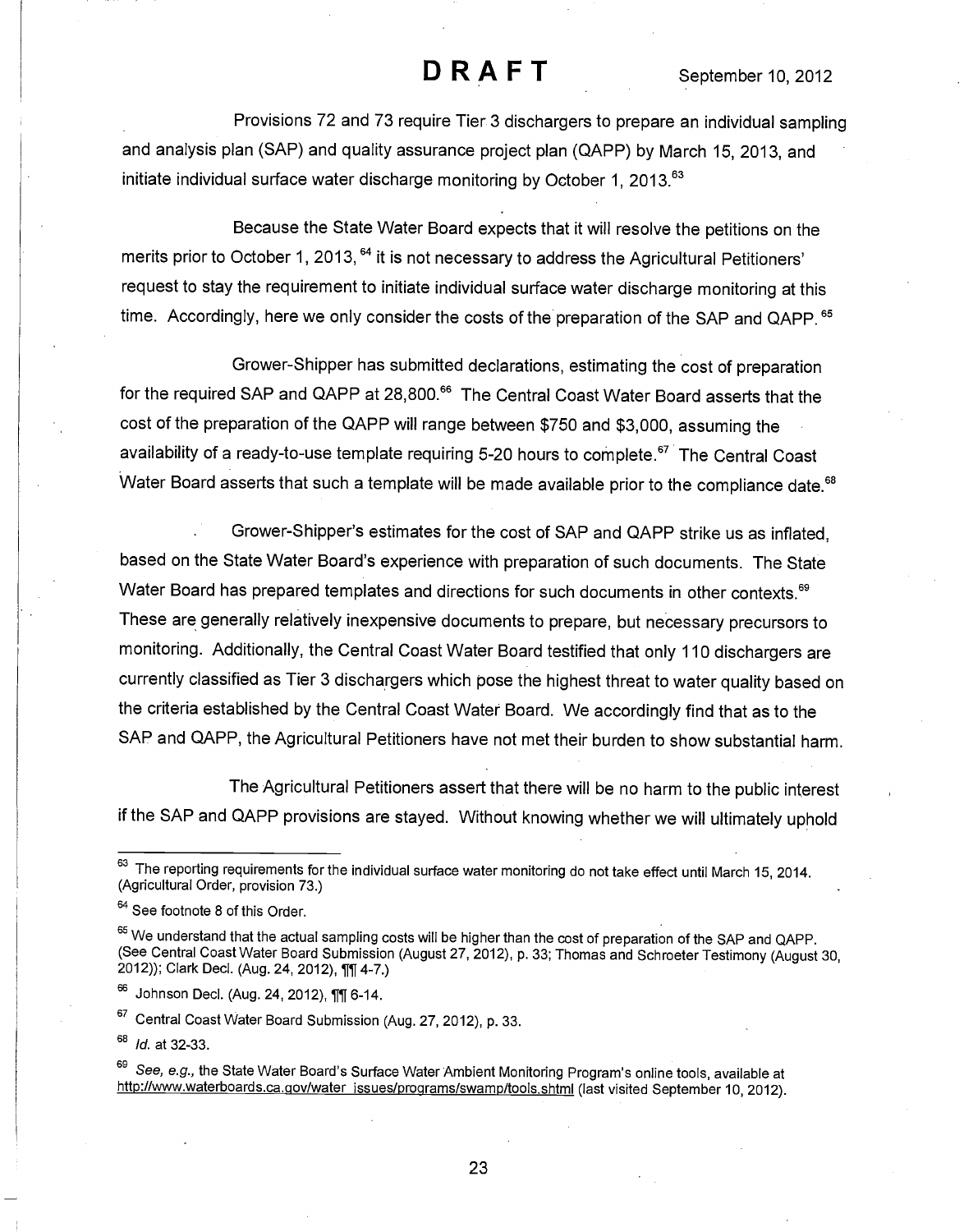the individual surface water monitoring requirements, the most that can be said is that a SAP and a QAPP are very important for assuring that the monitoring data can be used for its intended purpose, which is certainly a matter of public interest.

In the third prong of the stay analysis, we find that the Agricultural Petitioners did not meet their burden of showing substantial questions of fact or law specific to the requirement that Tier 3 dischargers prepare a SAP and QAPP. The cost of preparing a SAP and QAPP is reasonably related to the benefit of having meaningful monitoring data, and the requirement is clearly within the Central Coast Water Board's legal authority under Water Code sections 13267 and 13269.

We deny the request to stay provisions 72 and 73 and Tier 3 MRP, Part 5.

#### ORDER

IT IS HEREBY ORDERED that certain provisions of the Agricultural Order are stayed as follows:

- Provision 31 (Backflow prevention devices): compliance deadline stayed, but only until March 1, 2013;
- Provision 33 (Containment structures): stayed until the petition is resolved on the merits;
- Provision 44.g. (Practice effectiveness and compliance): stayed until the petition is resolved on the merits;
- Tiers 2 and 3 MRPs, Part 3, Section A.1.k (Annual Compliance Form: Nitrate Loading Risk Factors): stayed until the petition is resolved on the merits;
- Tiers 2 and 3 MRPs, Part 3, Section A.1.m (Annual Compliance Form: Photo Monitoring): compliance deadline stayed, but only until June 1, 2013 (for reporting in October 2013);
- Provision 68; Tiers 2 and 3 MRPs, Part 2, Section C, section 1-4 (Determination of nitrate loading risk factors): stayed until the petition is resolved on the merits;
- Provision 69; Tiers 2 and 3 MRPs, Part 4 (Photo monitoring): compliance deadline stayed, but only until June 1, 2013; and,

Provision 74 (Typical crop nitrogen uptake): stayed until the petition is resolved on the merits.